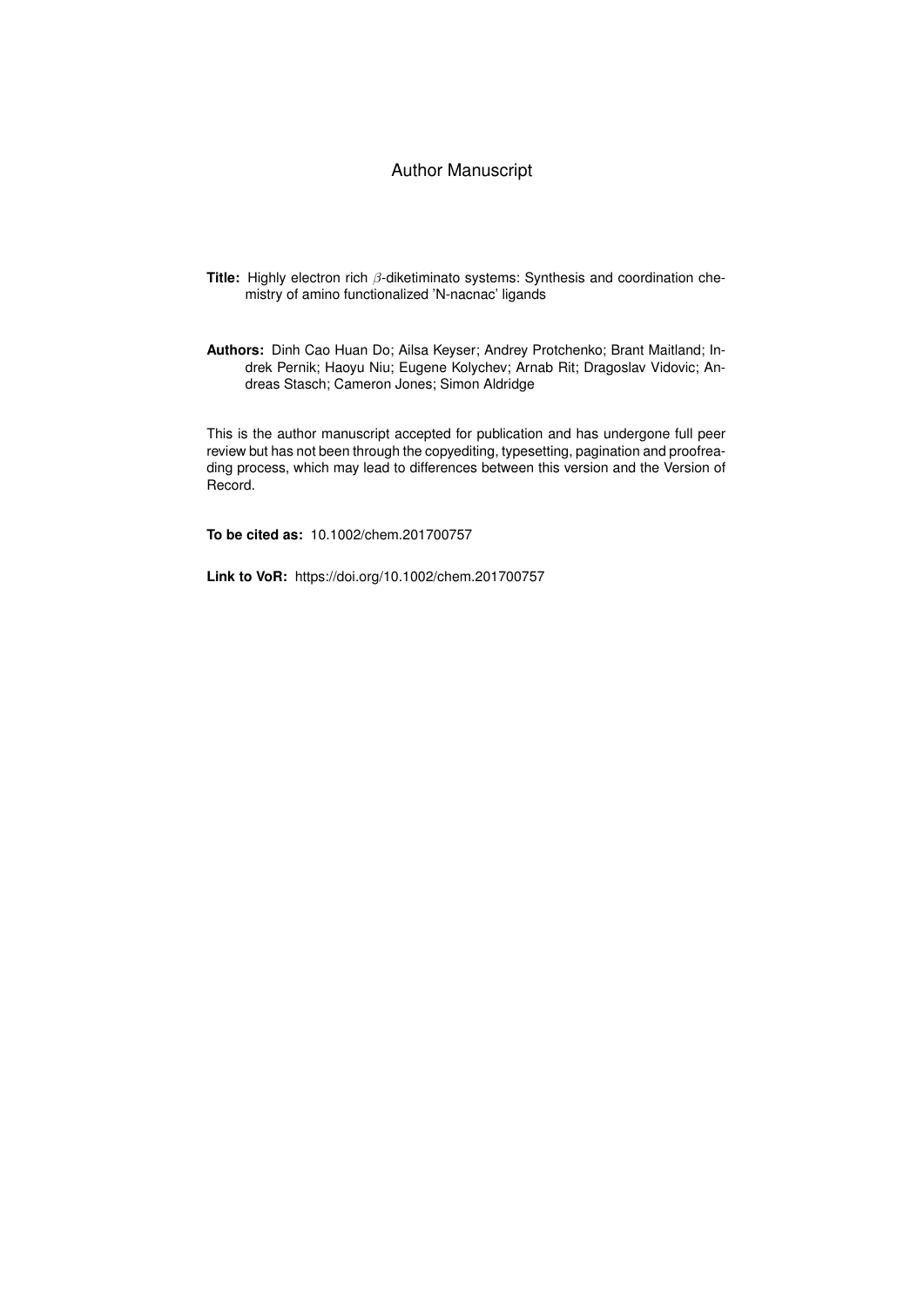# **Highly electron rich β-diketiminato systems: Synthesis and coordination chemistry of amino functionalized 'N-nacnac' ligands**

Dinh Cao Huan Do,<sup>[a]</sup> Ailsa Keyser,<sup>[a]</sup> Andrey V. Protchenko,<sup>[a]</sup> Brant Maitland,<sup>[b]</sup> Indrek Pernik,<sup>[b]</sup> Haoyu Niu,<sup>[a]</sup> Eugene L. Kolychev,<sup>[a]</sup> Arnab Rit,<sup>[a]</sup> Dragoslav Vidovic,<sup>[c]</sup> Andreas Stasch,\*<sup>[b,d]</sup> Cameron Jones,\*<sup>[b]</sup> and Simon Aldridge<sup>\*[a]</sup>

**Abstract:** The synthesis of a class of electron-rich aminofunctionalized β-diketiminato (N-nacnac) ligands is reported, with two synthetic methodologies having been developed for systems bearing backbone NMe<sub>2</sub> or NEt<sub>2</sub> groups and a range of N-bound aryl substituents. In contrast to their (Nacnac)H counterparts, the structures of the protio-ligands feature the bis(imine) tautomer and a backbone CH<sub>2</sub> group. Direct metallation with lithium, magnesium or aluminium alkyls allows access to the respective metal complexes via deprotonation of the methylene function; in each case X-ray structures are consistent with a delocalized imino-amide ligand description. Trans-metallation using lithium N-nacnac complexes has then been exploited to access *p* and *f*-block metal complexes which allow for like-for-like benchmarking of the N-nacnac ligand family against their more familiar Nacnac counterparts. In the case of  $Sn<sup>II</sup>$ the degree of electronic perturbation effected by introduction of the backbone NR<sub>2</sub> groups appears to be constrained by the inability of the amino group to achieve effective conjugation with the  $N_2C_3$ heterocycle. More obvious divergence from established structural norms are observed for complexes of the larger, harder Yb<sup>II</sup> ion, with azaallyl/imino and even azaallyl/NMe<sub>2</sub> coordination modes being demonstrated by X-ray crystallography.

#### **Introduction**

The mono-anionic β-diketiminate (or 'Nacnac') ligand class, [R"C(R'CRN)<sub>2</sub>], has been widely employed in the stabilization of metal complexes from across the Periodic Table.<sup>[1,2]</sup> In part, this reflects the strongly electron-donating properties of these systems, allied to their potential for forming thermodynamically

| [a] | Mr D Do, Dr A Protchenko, Ms A Keyser, Mr H Niu, Dr E Kolychev,    |
|-----|--------------------------------------------------------------------|
|     | Dr A Rit. Prof S Aldridge                                          |
|     | Department of Chemistry, University of Oxford, Inorganic Chemistry |
|     | Laboratory, South Parks Road, Oxford, UK. OX1 3QR                  |
|     | E-mail: Simon.Aldridge@chem.ox.ac.uk                               |
| [b] | Dr B Maitland, Dr I Pernik, Dr A Stasch, Prof C Jones              |

- School of Chemistry, Monash University, PO Box 23, Melbourne, Victoria 3800, Australia E-mail: Cameron.Jones@monash.edu
- [c] Dr D Vidovic
- SPMS-CBC, Nanyang Technological University, 21 Nanyang Link, Singapore, 637371.
- [d] Present address: EaStCHEM School of Chemistry, University of St *Andrews, North Haugh, St Andrews, KY16 9ST, United Kingdom. Email: as411@st-andrews.ac.uk*

 Supporting information for this article is given via a link at the end of the document.

stable complexes through chelation, and the ready tuning of their steric properties through the N-alkyl/aryl substituents. As such, a number of recent landmark compounds from the *s*-, *p*-, *d* and *f*-blocks have drawn on Nacnac supporting frameworks.<sup>[3,4]</sup>

While tuning the steric demands of the N-substituents to modulate access to the metal centre is relatively easily accomplished, variation in ligand electronic properties has been examined to a lesser extent.<sup>[4c]</sup> The incorporation of electronically modifying substituents within the N-aryl groups, for example, has been examined, although the extent of communication with the N-donor itself is presumably dependent on the torsional alignment of the aryl ring.; another option is to modify the nature of the backbone C-bound groups, with examples including trifluoromethyl, and electron-withdrawing aryl substituents having been reported.<sup>[5]</sup> Bearing in mind the differences in the donor capabilities of amidinato and guanidinato ligands derived from the inclusion of a pendant NR<sup>2</sup> group,<sup>[6]</sup> we hypothesized that the incorporation of a similar backbone  $\pi$ -donor into a Nacnac ligand framework might lead to enhanced donor properties (Scheme 1). In Valence Bond terms the electronic perturbation brought about by the inclusion of peripheral NR2 substituents can be viewed as resulting from additional 'double amido' resonance structures incorporating a pendant  $=NR_2^+$  function.





**Scheme 1.** Potential resonance forms for (upper) guanidinato and (lower) amino-functionalized Nacnac ligands.

While unpublished theoretical studies appear to corroborate this viewpoint, $^{[7]}$  and synthetic studies giving access to protioligands employing an  $-M$ Me<sub>2</sub> substituent date back to 1971.<sup>[7,8]</sup>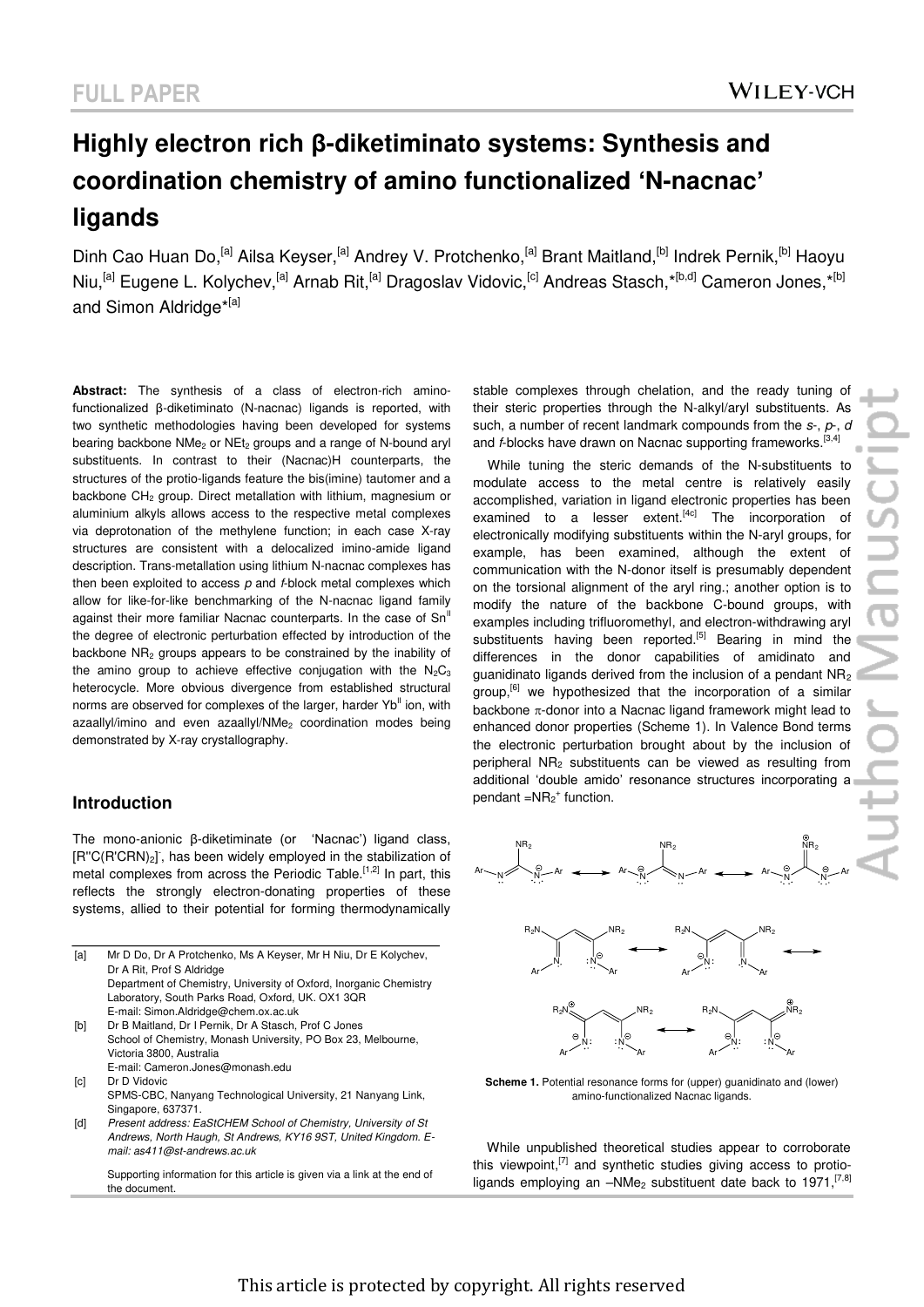little attempt has been made to systematically appraise the chemistry of amino-functionalized Nacnac (or N-nacnac) ligands.<sup>[9]</sup> With this in mind, we set out to explore the synthetic, coordination and structural chemistry of this ligand family, and to compare their properties with those of the corresponding (backbone Me) Nacnac systems.

#### **Results and Discussion**

*Protio-ligand synthesis and structural characterization.* Two different approaches have been investigated for the synthesis of the target (N-nacnac)H protio-ligands, involving either (i) the condensation of  $RNH_2$  (R = aryl, alkyl) with a pre-formed bifunctional backbone or (ii) the coupling of two amino-imine units though the C2 backbone position (Scheme 2).



**Scheme 2.** The two different synthetic routes to (N-nacnac)H protio-ligands investigated in the current study.

Route (i) was optimized based on a procedure originally reported by Viehe *et al.* in 1971, and subsequently explored by Clyburne.[7,8] This approach involves initial reaction between Viehe's Salt (dichloromethylene-dimethyliminium chloride) and *N*,*N*-dimethyl-acetamide, followed by *in situ* addition of the aniline of choice to yield the protio-ligands,  $[1<sup>R</sup>]H$  (Scheme 3). The two aryl groups initially chosen  $IR = Ph$  and Dipp (2,6-



Scheme 3. Condensation based synthetic route to (N-nacnac)H protio-ligands of the type  $[1^R]$ H.

 $P_{\rm r2}C_6H_3$ ], were designed to probe the scope for variation in steric bulk compatible with this synthetic approach.

The resulting protio-ligands [**1** Ph]H and [**1** Dipp]H can be obtained as analytically pure materials (in yields of 50-60 and 30-40%, respectively) either directly without further purification (in the case of [**1** Ph]H) or following recrystallization from acetone/hexane (for [**1** Dipp]H). Both NMR studies in hydrocarbon solution and crystallographic studies in the solid state reveal differences in the structures of [**1** Ph]H/[**1** Dipp]H compared to the corresponding (Nacnac)H protio-ligands. In the (Nacnac)H systems hydrogenbonding between the N-H proton and the imine N atom helps to stabilize a planar conjugated amino-imine tautomer.<sup>[10]</sup> By contrast, in the (N-nacnac)H systems [**1** Ph]H and [**1** Dipp]H, intramolecular hydrogen bonding is absent and the diimine structure pertains, allowing for much longer distances between the two imine N atoms and relief of steric congestion caused by the pendant aryl groups (Figure 1).

The lack of conjugation about the NCCCN unit in [**1** Ph]H/[**1** Dipp]H is consistent with C1-C2 and C2-C3 distances determined crystallographically which are in the C-C single bond range (e.g. 1.527(2) Å and 1.524(1) Å, respectively, for [**1** Ph]H).[11] Consistently, the imine C-N distances (e.g. 1.292(1) Å and 1.288(1) Å for [**1** Ph]H), are typical of isolated C-N double bonds [11] On the other hand, the corresponding exocyclic C1-N3 and C3-N4 distances (e.g. 1.360(2) Å and 1.374(1) Å for [**1** Ph]H) are found to lie between C-N single and double bond ranges, indicating a degree of conjugation of the lone pairs of the NMe<sub>2</sub> units into the imine functions.

<sup>1</sup>H NMR spectroscopy provides evidence that the diimine form of [**1** Ph]H/[**1** Dipp]H is also retained in solution, showing in each case a signal integrating to two protons for the saturated methylene linker (at  $\delta_H$  = 3.37 and 3.27 ppm for  $[1^{\text{Ph}}]H/[1^{\text{Dipp}}]H$ ,



**Figure 1.** Molecular structures (upper) of  $[1^{Ph}]H$ ,  $[1^{Xyl}]H$  and  $[1^{Dipp}]H$ , and (lower) of [**4** Mes]H, **2** and **3** in the solid state as determined by X–ray crystallography. Colour scheme: hydrogen, white; carbon, grey; nitrogen, pale blue; chlorine, green. Displacement ellipsoids drawn at 50 % probability level; most H-atoms and solvate molecules omitted, and N-substituents drawn in wireframe format for clarity. Key bond lengths (Å) and angles (°): (for 2): C16-C20 1.351(4), C15-C16 1.454(3), C13-C15 1.336(3), C12-C13 1.529(3), C12- C18 1.520(3), C17-C18 1.334(3), C16-C17 1.459(3); (for **3**): C8-C14 1.411(2), C14-C15 1.407(2), C8-N7 1.348(2), C8-N9 1.353(2), C15-N16 1.366(2), C15- N19 1.348(2). Key metrical data for  $[1^{Ph}]H$ ,  $[1^{Xyl}]H$ ,  $[1^{Dipp}]H$  and  $[4^{Mes}]H$  are given in Table 1.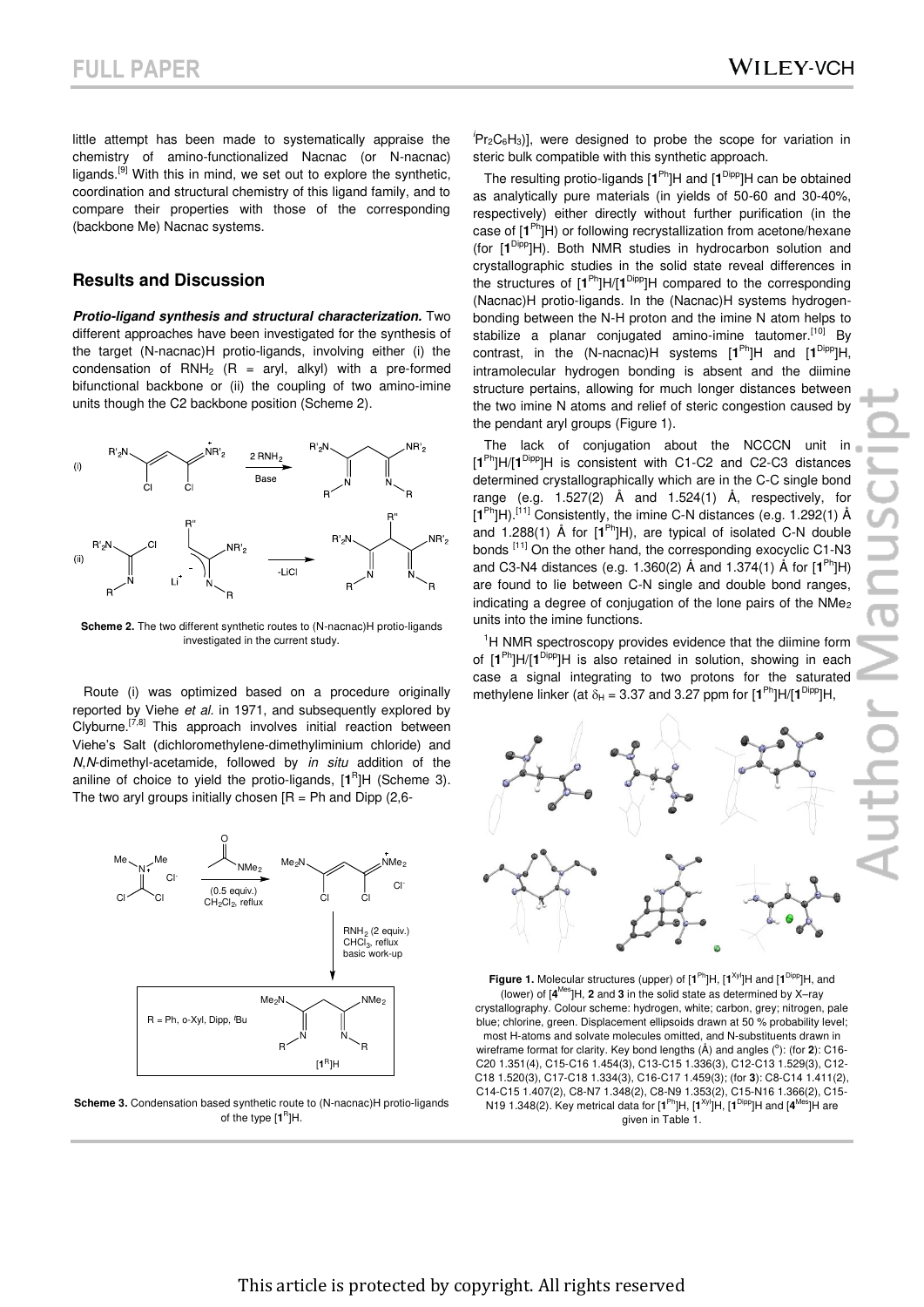| Table 1. Crystallographically determined bond lengths (A) for                                                                                 |                                 |                             |                             |  |  |
|-----------------------------------------------------------------------------------------------------------------------------------------------|---------------------------------|-----------------------------|-----------------------------|--|--|
| (N-nacnac)H protio-ligands.                                                                                                                   |                                 |                             |                             |  |  |
| Protio-ligand                                                                                                                                 | $d$ (C1-N1), $^a$<br>$d(C3-N2)$ | $d(C1-N3)$ ,<br>$d$ (C3-N4) | $d$ (C1-C2),<br>$d$ (C2-C3) |  |  |
| $[1^{\text{Ph}}]$ H                                                                                                                           | 1.292(1)<br>1.288(1)            | 1.360(2)<br>1.374(1)        | 1.527(2)<br>1.524(2)        |  |  |
| $[1^{xy}$ ]H                                                                                                                                  | 1.283(3)                        | 1.369(3)                    | 1.526(3)                    |  |  |
| $[1^{Dipp}]$ H                                                                                                                                | 1.287(2)<br>1.286(2)            | 1.365(2)<br>1.367(2)        | 1.512(2)<br>1.529(2)        |  |  |
| $[4^{Mes}]H$                                                                                                                                  | 1.292(2)                        | 1.371(2)                    | 1.529(2)                    |  |  |
| <sup>a</sup> See Figure 2 for atom numbering scheme. <sup>b</sup> Metric parameters<br>given for one of the molecules in the asymmetric unit. |                                 |                             |                             |  |  |



**Figure 2.** Atom numbering scheme used in Table 1 for compounds [**1** Ph]H, [**1** Xyl]H, [**1** Dipp]H and [**4** Mes]H.

respectively) and no resonances in the regions expected for an N-H proton or for the  $\gamma$ -CH unit of an amino-imino system (cf.  $\delta_H$ ) = 12.12 ppm and 4.84 ppm, respectively, for  ${HC(MeCDippN)<sub>2</sub>}H$ in  $CDCl<sub>3</sub>$ ).  $^{[12]}$ 

DFT calculations carried out for  $[1^{Ph}]H$  and  $[1^{Dipp}]H$  at the BP86-D3(TZP) level reveal that the energetic difference between the diimine and amino-imine forms is small ( $|\Delta E|$  < 10 kJ mol<sup>-1</sup>) both in the gas phase and in simulated benzene or chloroform solution (Table 2 and Figure 3). While these calculations indicate that the diimine tautomer is marginally favored for [**1** Ph]H, and that the energy difference is essentially zero for [**1** Dipp]H, the analogous calculations for the related (Nacnac)H compounds (with backbone methyl substituents) indicate a slightly larger energetic preference ( $\Delta E > 25$  kJ mol<sup>-1</sup>) in the opposite sense, *i.e.* favoring the amino-imine form. Presumably such differences reflect, at least in part, a greater increase in delocalization achieved for  $X = Me$  on adoption of the amino-imine tautomeric form (Figure 3), *i.e.* a greater gain in

| <b>Table 2.</b> DFT calculated energies of diimine and amino-imine tautomers for<br>(N-nacnac)H and (Nacnac)H protio-ligands.                                   |                  |      |                                                 |                |            |
|-----------------------------------------------------------------------------------------------------------------------------------------------------------------|------------------|------|-------------------------------------------------|----------------|------------|
|                                                                                                                                                                 | x                | R    | $\Delta E$ (kJ mol <sup>-1</sup> ) <sup>a</sup> |                |            |
| Ligand                                                                                                                                                          |                  |      | Gas-phase                                       | <b>Benzene</b> | Chloroform |
|                                                                                                                                                                 | NMe <sub>2</sub> | Ph   | $-6.5$                                          | $-8.3$         | $-9.0$     |
| (N-nacnac)H                                                                                                                                                     | NMe <sub>2</sub> | Dipp | $+0.6$                                          | $+0.8$         | $+0.8$     |
|                                                                                                                                                                 | Me               | Ph   | $+35.3$                                         | $+28.7$        | $+25.6$    |
| (Nacnac)H                                                                                                                                                       | Me               | Dipp | $+60.0$                                         | $+36.1$        | $+35.6$    |
| $A^a \Delta E = E$ (dimine form) – $E$ (amino-imine form). A negative figure therefore<br>indicates that the diimine tautomer possesses a lower overall energy. |                  |      |                                                 |                |            |



**Figure 3.** Potential diimine and amino-imine tautomers for (N-nacnac)H and (Nacnac)H protio-ligands.

conjugation associated with linking two isolated imine units over the corresponding process for two amidine functions.

Interestingly, the one-pot synthetic methodology outlined in Scheme 2 is found to be more problematic for anilines bearing a para-methyl substituent, such as MesNH<sub>2</sub> (Mes = 2,4,6-Me3C6H2). Thus, the spirocyclic system **2** was unexpectedly isolated (rather than pro-ligand [1<sup>Mes</sup>]H) when MesNH<sub>2</sub> was employed as the aniline reagent (Figures 1 and 4). The identity of **2** was unambiguously established by X-ray crystallography and is consistent with the assimilation of a single equivalent of MesNH2, followed by ring closure to generate a quaternary carbon centre. Particularly remarkable is the activation of the *para*-methyl group of the mesityl ring, chemistry which is consistent with the appearance of alkenic  $CH<sub>2</sub>$  and CH resonances in the <sup>1</sup>H NMR spectrum of **2**, and with the disappearance of the *para*-CH<sub>3</sub> signal. Consistently, the C-C bond distances determined crystallographically for the six-membered ring are no longer equivalent, with the C2-C3, C4-C5, C5-C6 and C2-C7 separations ranging from 1.454(3) to 1.529(3) Å (consistent with descriptions as carbon-carbon single bonds), $[11]$  and the C1-C2, C3-C4 and C6-C7 distances [1.351(4), 1.336(3) and 1.334(3) Å, respectively] are indicative of double bond character. Mechanistically, the formation of **2** necessitates initial uptake of a single equivalent of MesNH<sub>2</sub>, followed by deprotonation at the mesityl para-CH<sub>3</sub> group thereby generating a C-based nucleophile, which (by virtue of resonance) attacks the second chloro-imine function through the *ipso*-carbon. While such a proposal has little literature precedent, it is entirely consistent with the notion that the related ortho-xylyl amine,  $2,6$ -Me<sub>2</sub>C<sub>6</sub>H<sub>3</sub>NH<sub>2</sub>, does not undergo analogous spirocyclic ring closure, but instead generates the desired protio-ligand [1<sup>Xyl</sup>]H in good yield (Scheme 3 and Figure 1).



**Figure 4.** Spiro-cyclic compound **2** obtained from condensation chemistry utilising MesNH<sub>2</sub>; rearranged product 3 obtained with <sup>*t*</sup>BuNH<sub>2</sub> under aqueous conditions.

The one-pot protocol can be extended to alkyl amines, such as  ${}^{\text{t}}$ BuNH<sub>2</sub>, although in this case the isolation of the desired proligand [1<sup>tBu</sup>]H necessitates an anhydrous work-up, followed by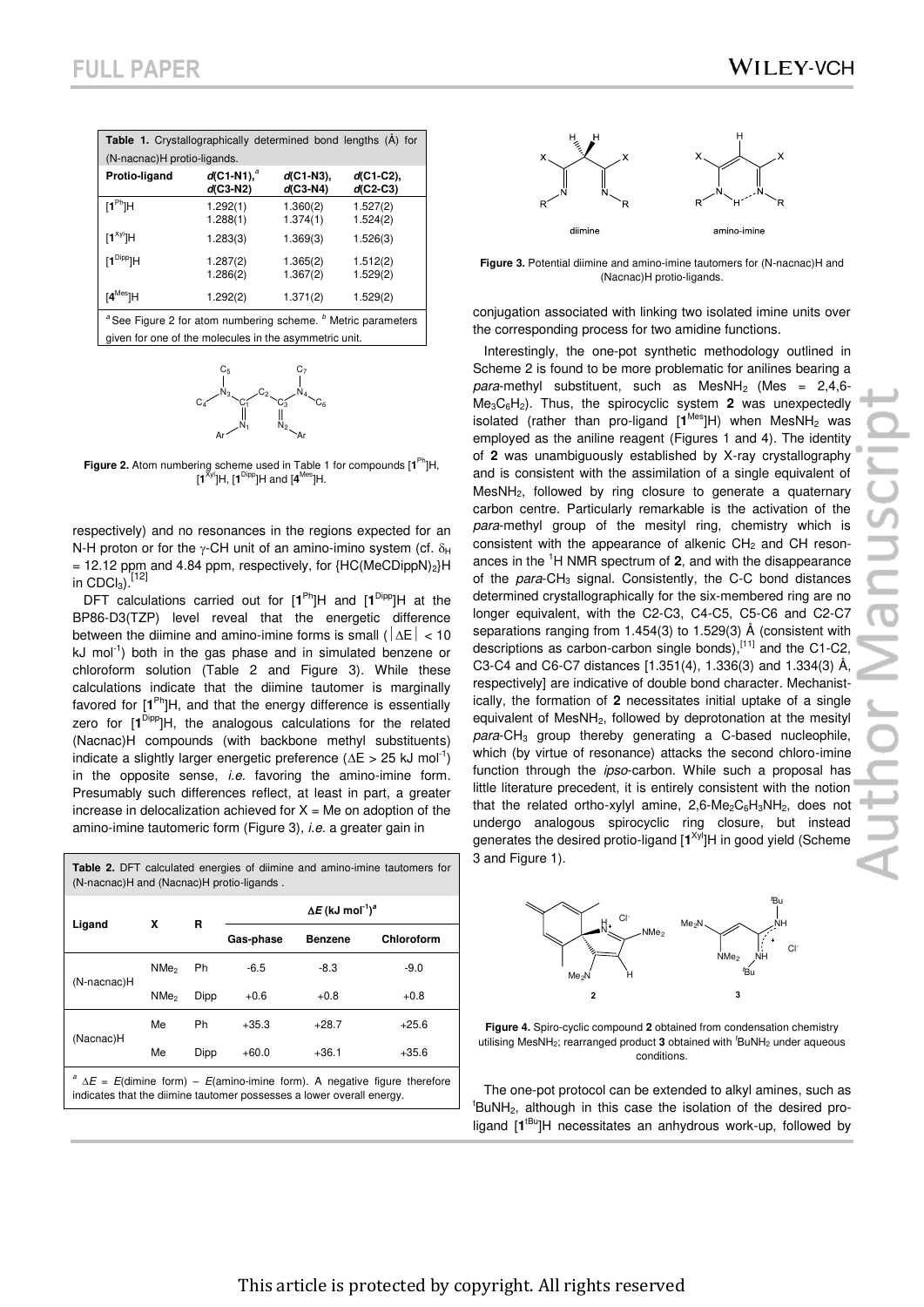sublimation, and suffers from a very poor yield (ca. 5%). [1<sup>tBu</sup>]H isolated in this fashion has been characterized by multinuclear NMR spectroscopy and by mass spectrometry (including accurate mass measurement), with its existence as the diimine tautomer in solution being suggested by a methylene resonance integrating to two hydrogens at  $\delta_H = 3.86$  ppm (*cf.* 3.37 and 3.27 ppm for  $[1^{Ph}]H/[1^{Dipp}]H$ , respectively). However, the use of a more convenient aqueous work-up procedure similar to that employed for *N*-aryl substituted diimines [1<sup>Ph</sup>]H, [1<sup>Xyl</sup>]H and [**1** Dipp]H, leads instead to the formation of the re-arranged amidinium chloride salt **3**, the identity of which was confirmed by standard spectroscopic/analytical methods and X-ray crystalography (Figures 1 and 4). The solid state structure is consistent with rearrangement of the amino-functions across the  $C_3$ backbone, presumably mediated by reversible imine/iminium formation under aqueous conditions. Geometrically, **3** reveals a highly conjugated heavy atom skeleton, with the C-C [1.407(2) and 1.411(2) Å] and C-N bond distances [1.348(2) - 1.366(2) Å] falling in each case between the respective carbon-carbon and carbon-nitrogen single and double bond lengths.

Access to *N*-mesityl ligand systems requires the use of an alternative synthetic approach, in which the (N-nacnac)H protioligand is assembled via C-C bond formation from two pre-formed amidine components. Deprotonation of an *N*-aryl-*N',N'*-dialkyl substituted amidine at the  $\beta$ -CH<sub>2</sub> position, followed by electrophilic quenching with ClC(NR)NR'2 allows for the modular synthesis of a range of (N-nacnac)H systems (Scheme 4). Thus, [**1** Dipp]H can be synthesized in this fashion, with the yield of the final step (ca. 35%) being comparable to that achieved in the condensation procedure outlined above. While the methodology outlined in Scheme 4 does require additional synthetic steps for the formation of the amidine precursors, it is of note that both components can be prepared from a common urea starting material of the type R(H)NC(O)NR'2 (see SI). Moreover, the scope of this approach is such that systems bearing N-mesityl substituents, such as [4<sup>Mes</sup>]H and backbone phenyl groups (e.g. [**5** Mes]H) can be prepared in this way. Each of these systems has been characterized by conventional spectroscopic and analytical techniques, with crystallographic data obtained for [**4** Mes]H in the solid state also confirming the presence of the diimine tautomer implied in solution by NMR measurements (Figure 1).



**Scheme 4.** C-C bond formation as a synthetic route to (N-nacnac)H protioligands.

*Complexation studies.* Having established routes to the target (N-nacnac)H protio-ligands, we then sought to establish viable synthetic approaches for a range of coordination complexes,

ultimately with a view to comparing donor properties with more well established Nacnac analogues. With this in mind, we targeted (i) the use of metal alkyl reagents  $(M = Li, Mg, Al)$  to generate a range of metal N-nacnac complexes via deprotonation of the protio-ligands; and (ii) the use of such reagents in trans-metallation chemistry, targeting complexes of  $Sn<sup>II</sup>$  (as an exemplar from the *p*-block) and Yb<sup>II</sup> as examples of *f*-element complexes. The existence of the corresponding metal complexes featuring (backbone-Me) Nacnac ligands made these two platforms attractive from the perspective of like-for-like comparison.<sup>[13,14]</sup>

Accordingly, the reactions of (N-nacnac)H protio-ligands with *<sup>n</sup>*BuLi, for example, lead to deprotonation of the backbone methylene group and to the formation of the corresponding lithium complex of the conjugate base [N-nacnac]. Such chemistry can be carried out either in the presence or absence of a coordinating solvent, leading to the generation of either monomeric donor-stabilized complexes such as [1<sup>Dipp</sup>]Li(OEt<sub>2</sub>), or donor-free oligomeric systems such as {[**4** Mes]Li}2 (Scheme 5). In each case, the formation of an essentially planar six membered  $LiN<sub>2</sub>C<sub>3</sub>$  chelate ring could be established definitively by X-ray crystallography, with the nearly identical C-N and C-C distances



**Scheme 5.** Lithiation of (N-nacnac)H protio-ligands with <sup>n</sup>BuLi.



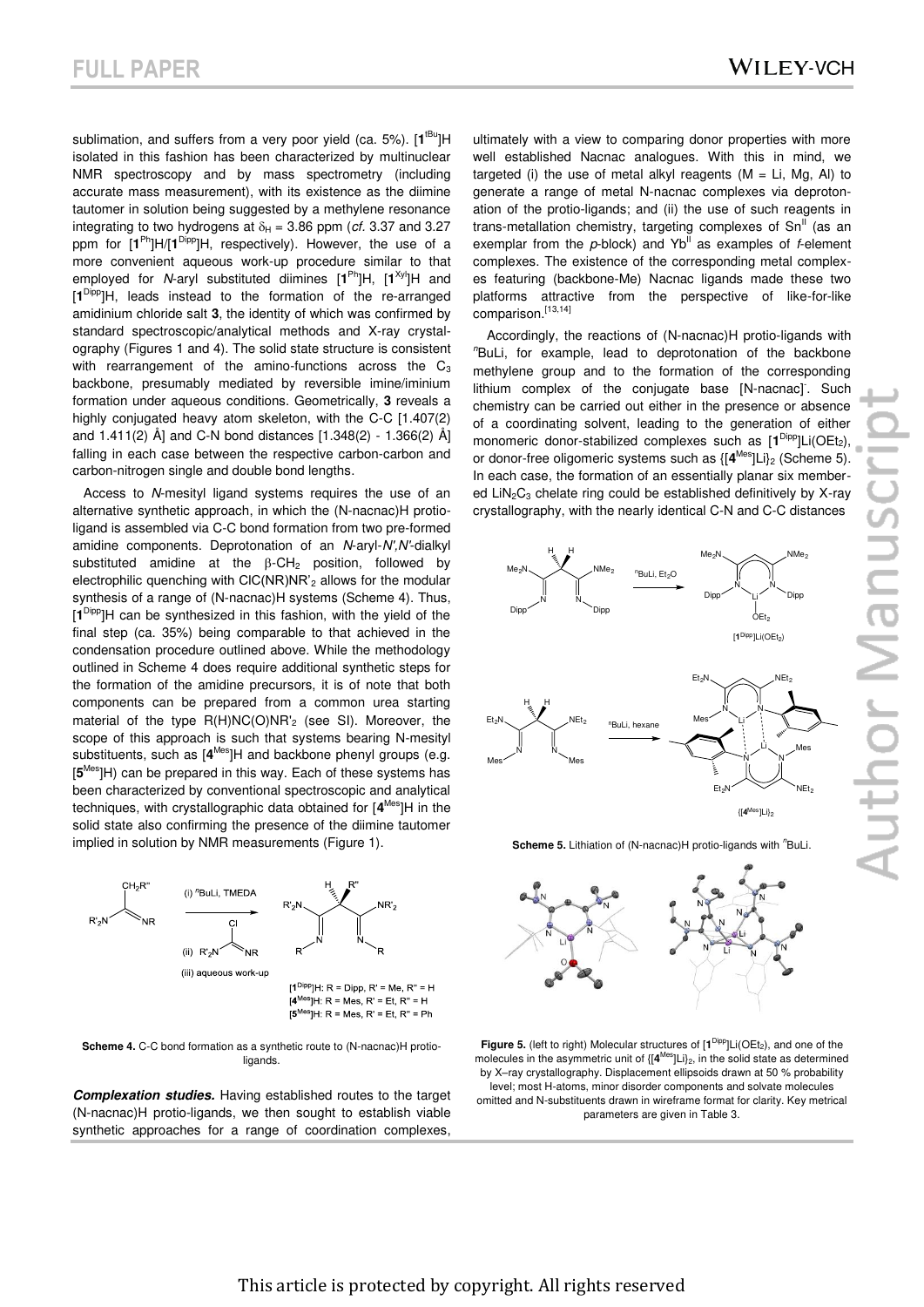|                                                                   |                                                                                              |                                              |                                              | <b>Table 3.</b> Crystallographically determined bond lengths $(\hat{A})$ and angles $(^\circ)$ for |
|-------------------------------------------------------------------|----------------------------------------------------------------------------------------------|----------------------------------------------|----------------------------------------------|----------------------------------------------------------------------------------------------------|
|                                                                   |                                                                                              |                                              |                                              |                                                                                                    |
| N-nacnac<br>and                                                   | $(N$ -nacnac $)$ H                                                                           | complexes                                    | lithium,<br>of                               | magnesium<br>and                                                                                   |
| aluminium.                                                        |                                                                                              |                                              |                                              |                                                                                                    |
| Complex                                                           | $d(M1-N1)^a$<br>$d(M1-N2)$                                                                   | $d(N1-C1)$<br>$d(N2-C3)$                     | $d$ (C1-C2).<br>$d$ (C2-C3)                  | $\angle$ (N1-M1-N2)                                                                                |
| $[1^{Dipp}]$ Li(OEt <sub>2</sub> )                                | 1.908(4)                                                                                     | 1.321(3)                                     | 1.409(2)                                     | 101.4(2)                                                                                           |
|                                                                   | 1.914(3)                                                                                     | 1.336(3)                                     | 1.420(2)                                     |                                                                                                    |
| $\{\left[\mathbf{4}^{\text{Mes}}\right]\mathsf{Li}\}_{2}^{\ \ b}$ | 1.927(5)<br>1.918(5)<br>$2.062(5)^{c}$<br>$2.063(5)^{c}$<br>$2.075(5)^{c}$<br>$2.065(5)^{c}$ | 1.346(3)<br>1.346(3)<br>1.357(3)<br>1.344(3) | 1.408(3)<br>1.420(4)<br>1.410(3)<br>1.412(4) | 101.5(2)<br>102.5(2)                                                                               |
| $[1^{Dipp}]$ MgI(OEt <sub>2</sub> ) <sup>b</sup>                  | 2.036(2)<br>2.035(2)                                                                         | 1.358(3)<br>1.330(3)                         | 1.396(2)<br>1.441(3)                         | 98.7(1)                                                                                            |
| $[4^{Mes}]$ MgI(OEt <sub>2</sub> )                                | 2.035(2)<br>2.026(2)                                                                         | 1.345(3)<br>1.352(3)                         | 1.414(3)<br>1.409(3)                         | 95.3(1)                                                                                            |
| ${[4^{Mes}]}H{Mgl_2}$                                             | 2.082(3)<br>2.092(2)                                                                         | 1.319(5)<br>1.312(5)                         | 1.533(4)<br>1.527(4)                         | 91.6(1)                                                                                            |
| $[1^{Ph}]$ AlMe <sub>2</sub>                                      | 1.917(5)<br>1.906(8)                                                                         | 1.36(1)<br>1.36(1)                           | 1.42(1)<br>1.42(1)                           | 95.3(3)                                                                                            |
| $[1^{Dipp}]$ AlMe <sub>2</sub>                                    | 1.923(2)<br>1.923(2)                                                                         | 1.355(3)<br>1.344(3)                         | 1.404(3)<br>1.422(3)                         | 99.5(1)                                                                                            |

<sup>a</sup>See Fig. 6 for atom numbering scheme. <sup>*b*</sup> Metric parameters given for one of the molecules in the asymmetric unit. <sup>c</sup> Associated with a bridging N atom.



**Figure 6.** Atom numbering scheme used in Table 2.

within the ring [e.g. 1.321(3)/1.336(3) and 1.409(2)/1.420(2) Å for [1<sup>Dipp</sup>]Li(OEt<sub>2</sub>)] being consistent with a delocalized iminoamide formulation (Figure 5 and Table 3).<sup>[15]</sup>

Similar chemistry can also be effected using magnesium or aluminium alkyls (Scheme 6 and Figure 7); the reactions with either methyl Grignard reagents in diethyl ether or trimethylaluminium in toluene generate methane and [N-nacnac] complexes featuring the respective metals in four-coordinate environments. As with the lithium complexes outlined above, metrical parameters for [1<sup>Dipp</sup>]MgI(OEt<sub>2</sub>), [4<sup>Mes</sup>]MgI(OEt<sub>2</sub>), [1<sup>Ph</sup>]AlMe<sub>2</sub> and [1<sup>Dipp</sup>]AlMe<sub>2</sub> are consistent with backbone deprotonation and with a delocalized imino-amide ligand description.<sup>[16,17]</sup> Thus for example, [4<sup>Mes</sup>]MgI(OEt<sub>2</sub>) features Mg-N, C-N and C-C distances within the metal chelate ring of 2.026(2)/2.035(2), 1.345(3)/1.352(3) and 1.409(3)/1.414(3) Å, respectively, while the related complex  $\{[4^{Mes}]H\}Mgl_2$  (obtained as a minor side-product in the synthesis of [4<sup>Mes</sup>]MgI(OEt<sub>2</sub>); see SI) which incorporates the fully protonated neutral ligand [**4** Mes]H, features longer M-N and C-C [2.092(2)/2.082(3) and 1.527(4)/1.533(4) Å, respectively] and shorter N-C distances  $[1.312(5)/1.319(5)$  Å] consistent with a non-conjugated diimine formulation.



 $[4^{Mes}]$ Mgl(OEt<sub>2</sub>): R = Mes, R' = Et, R" = H  $[5^{Mes}$ ]MgI(OEt<sub>2</sub>): R = Mes, R' = Et, R" = Ph



 $[1^{\text{Ph}}]$ AlMe<sub>2</sub>: R = Ph  $[1^{Dipp}]$ AlMe<sub>2</sub>: R = Dipp

**Scheme 6.** Metallation of (N-nacnac)H protio-ligands with methyl-magnesium and -aluminium reagents.



**Figure 7.** Molecular structures of (upper)  $[1^{Dipp}]Mgl(OEt<sub>2</sub>)$  (one of two molecules in the asymmetric unit) and [4<sup>Mes</sup>]MgI(OEt<sub>2</sub>), and (lower) [1<sup>Ph</sup>]AlMe<sub>2</sub> and [1<sup>Dipp</sup>]AlMe<sub>2</sub> in the solid state as determined by X-ray crystallography. Displacement ellipsoids drawn at 50 % probability level; most H-atoms, minor disorder components and solvate molecules omitted and N-substituents drawn in wireframe format for clarity. Key metrical parameters are given in Table 3.

Lithiated N-nacnac derivatives, either as isolated materials, or generated *in situ* from the corresponding protio-ligand and <sup>n</sup>BuLi, prove to be convenient reagents for trans-metallation chemistry, e.g., for the synthesis of  $Sn<sup>II</sup>$  chloride and hydride complexes. Moreover, with a view to examining the effects of variation in the steric bulk of the N-bound aryl substituents, we targeted complexes featuring ligands  $1^{Ph}$ ,  $1^{Xyl}$  and  $1^{Dipp}$  (Scheme 7). Yields of the respective metal complexes (of the type [1<sup>R</sup>]MCI) range from 50-80%, and each has been characterized by standard spectroscopic techniques and by X-ray diffraction (Figure 8).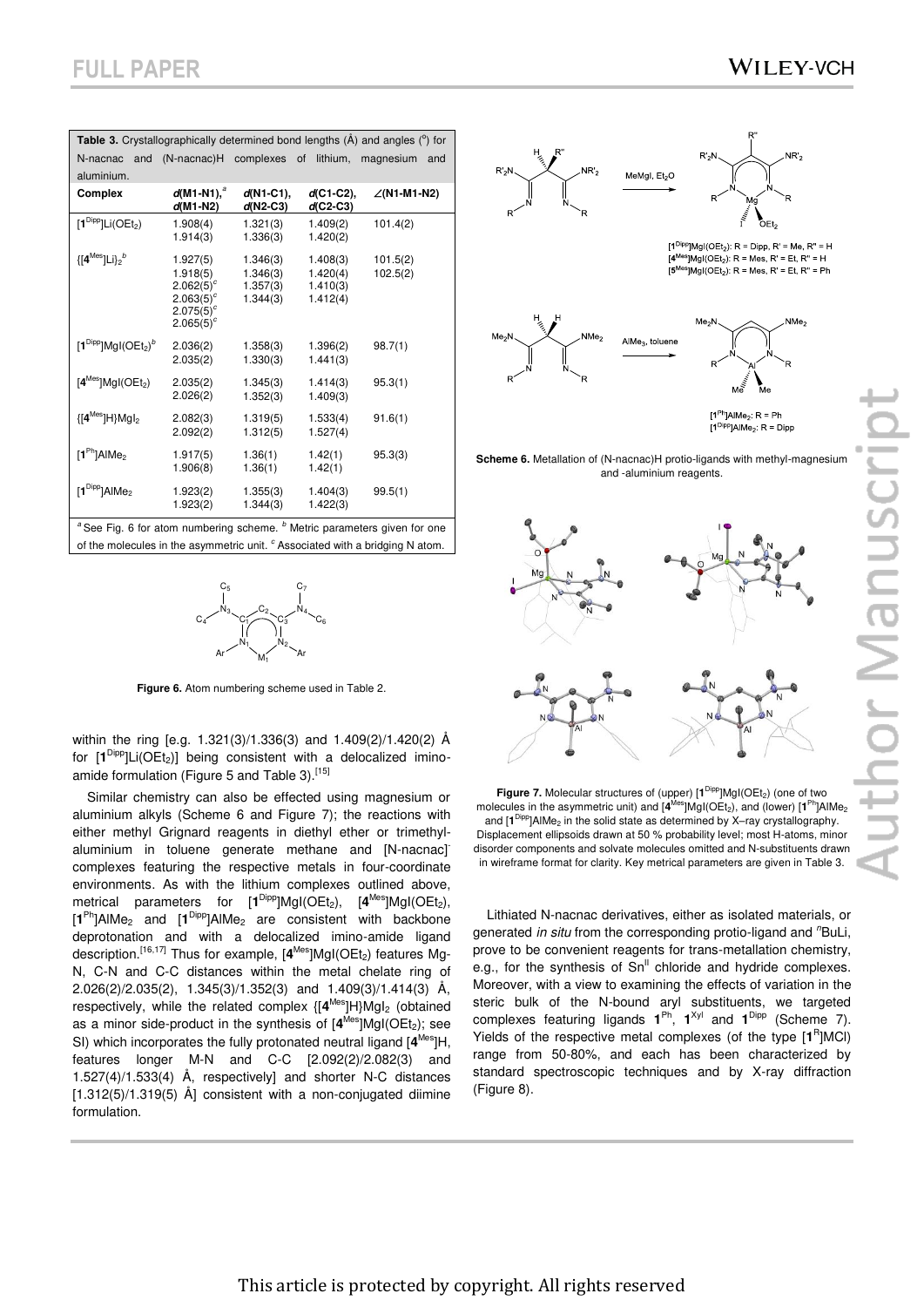

 $[1<sup>R</sup>]$ SnCl: R = Ph, Xyl, Dipp

**Scheme 7.** Syntheses of N-nacnac-supported Sn<sup>II</sup> chloride complexes.



**Figure 8.** Molecular structures of [1<sup>Ph</sup>]SnCl, [1<sup>Xyl</sup>]SnCl and [1<sup>Dipp</sup>]SnCl in the solid state as determined by X–ray crystallography. Displacement ellipsoids drawn at 50 % probability level; most H-atoms, minor disorder components and solvate molecules omitted and N-substituents drawn in wireframe format for clarity. Key metrical parameters are given in Table 4.

| Table 4. Crystallographically determined bond lengths (A) and angles                        |                                                                        |                                        |                                        |                     |  |  |
|---------------------------------------------------------------------------------------------|------------------------------------------------------------------------|----------------------------------------|----------------------------------------|---------------------|--|--|
|                                                                                             | $(°)$ for tin N-nacnac complexes. For comparison, data given in square |                                        |                                        |                     |  |  |
|                                                                                             | parentheses refer to the corresponding (backbone Me) Nacnac            |                                        |                                        |                     |  |  |
|                                                                                             | complexes featuring the same N-aryl substituents. <sup>[13]</sup>      |                                        |                                        |                     |  |  |
| <b>Complex</b>                                                                              | $d(M1-N1)^a$<br>$d(M1-N2)$                                             | $d(N1-C1)$ ,<br>$d(N2-C3)$             | $d$ (C1-C2),<br>$d$ (C2-C3)            | $\angle$ (N1-M1-N2) |  |  |
| $[1^{Pn}]$ SnCl                                                                             | 2.156(4)                                                               | 1.362(6)                               | 1.401(6)                               | 84.4(1)             |  |  |
|                                                                                             | 2.156(4)<br>[2.170(9)]<br>[2.174(9)]                                   | 1.368(7)<br>[1.338(14)]<br>[1.379(15)] | 1.406(5)<br>[1.348(17)]<br>[1.453(17)] | [84.9(3)]           |  |  |
| [1 <sup>Xyl</sup> ]SnCl                                                                     | 2.156(3)<br>2.148(2)                                                   | 1.354(4)<br>1.352(3)                   | 1.405(3)<br>1.402(4)                   | 86.4(1)             |  |  |
| [1 <sup>Dipp</sup> ]SnCl                                                                    | 2.167(4)                                                               | 1.355(7)                               | 1.410(8)                               | 89.8(2)             |  |  |
|                                                                                             | 2.156(5)<br>[2.185(2)]<br>[2.180(2)]                                   | 1.342(6)<br>[1.329(3)]<br>[1.344(3)]   | 1.404(9)<br>[1.392(4)]<br>[1.401(3)]   | [85.2(1)]           |  |  |
| [1 <sup>Dipp</sup> ]SnH                                                                     | 2.190(3)<br>2.194(4)                                                   | 1.338(5)<br>1.338(6)                   | 1.401(7)<br>1.416(6)                   | 89.4(7)             |  |  |
|                                                                                             | [2.198(2)]<br>[2.194(2)]                                               | [1.326(3)]<br>[1.326(3)]               | [1.404(3)]<br>[1.405(3)]               | [85.1(1)]           |  |  |
| <sup>a</sup> See Fig. 6 for atom numbering scheme. <sup>b</sup> Metric parameters given for |                                                                        |                                        |                                        |                     |  |  |
| one of the molecules in the asymmetric unit. <sup>c</sup> Associated with a                 |                                                                        |                                        |                                        |                     |  |  |
| bridging N atom.                                                                            |                                                                        |                                        |                                        |                     |  |  |

The structures of these tin complexes allow for a systematic appraisal of the steric and electronic effects brought about by changes in the *N*-aryl substituents, and in particular as the bulk of the aryl group is increased in the order Ph <  $X$ yl < Dipp. [13a-c] Thus, more 'puckered' complexes are associated with smaller aryl groups, as manifested by greater projection of the metal centre out of the least-squares plane defined by the  $NC_3N$  Nnacnac chelate ring (e.g. by 0.99 Å for [**1** Ph]SnCl) and by a complementary displacement of the N-bound aryl groups below the same plane (with the *ipso*-carbons lying on average 0.91 Å out of plane for [1<sup>Ph</sup>]SnCl). As the aryl groups become larger, mutual steric repulsion forces them apart (Figure 9) with the resulting disrotatory realignment of the N-M bonds dropping the metal centre closer to the NC<sub>3</sub>N plane. Thus, in the sequentially bulkier systems [1<sup>Xyl</sup>]SnCl and [1<sup>Dipp</sup>]SnCl, for example, the metal centre lies 0.86 and 0.56 Å above the NC3N plane, and the *ipso*carbons are on average 0.68 and 0.52 Å below the plane. By means of comparison, the structure of the corresponding Nacnac system, {HC(MeCDippN)<sub>2</sub>}SnCl features a Sn(II) centre which lies 0.66 Å out of the analogous ligand plane. [13c] These factors – notably the drive for the larger N-aryl groups to lie closer to the NC3N plane on steric grounds - exert a secondary influence on the electronic properties of the  $[1^{Ph}]$ ,  $[1^{Xyl}]$  and [1<sup>Dipp</sup>] ligands. Increasing congestion in the NC<sub>3</sub>N plane as the aryl groups become larger forces the *exo*-cyclic NMe<sub>2</sub> groups to rotate out of the plane. Thus, in [1<sup>Ph</sup>]SnCl, [1<sup>Xyl</sup>]SnCl and [**1** Dipp]SnCl the torsion angles between the NC3N chelate and  $NC<sub>2</sub>$  amino planes are 16.3/16.3°, 22.2/24.9° and 25.3/30.8°, respectively, implying less efficient  $\pi$ -conjugation into the chelate ring.



**Figure 9.** Structural realignment of the N-bound substituents of [N-nacnac] ligands as the bulk of the aryl groups increases.

In broader terms, comparison of the structural parameters determined for [1<sup>R</sup>]SnCl with the corresponding complexes of the more well-established Nacnac ligand family reveals small but significant differences. [1<sup>Dipp</sup>]SnCl, for example shows with a marked widening of the N-Sn-N angle  $[89.8(2)$  vs.  $85.2(1)^\circ]$  and an associated shortening of the Sn-N distances [2.161 (mean) vs. 2.183 Å (mean)] compared to {HC(MeCDippN)<sub>2</sub>}SnCl.<sup>[13c]</sup> Spectroscopically, the chemical shifts associated with the backbone  $\gamma$ -CH proton are also consistent with a more electron rich ligand framework in the N-nacnac complexes. The respective signals are shifted significantly upfield compared to their Nacnac analogues [e.g. 4.04 ppm for [**1** Dipp]SnCl vs. 5.05 ppm for {HC(MeCDippN)<sub>2</sub>}SnCl].<sup>[13c]</sup> Such an effect is consistent with the well-documented effects of  $\pi$ -donor amino groups on alkene resonances.<sup>[18]</sup>

The availability of the more sterically encumbered [**1** Dipp]SnCl system allowed us to explore the possibilities for the synthesis of the corresponding tin hydride. Accordingly, treatment with K[Et<sub>3</sub>BH] in toluene led to the formation of the corresponding metal hydride [**1** Dipp]SnH, which has been characterized by spectroscopic and crystallographic methods (Scheme 8 and Figure 10). This compound is thermally fragile, showing signs of decomposition to tin metal over a period of ca. 12 h in  $C_6D_6$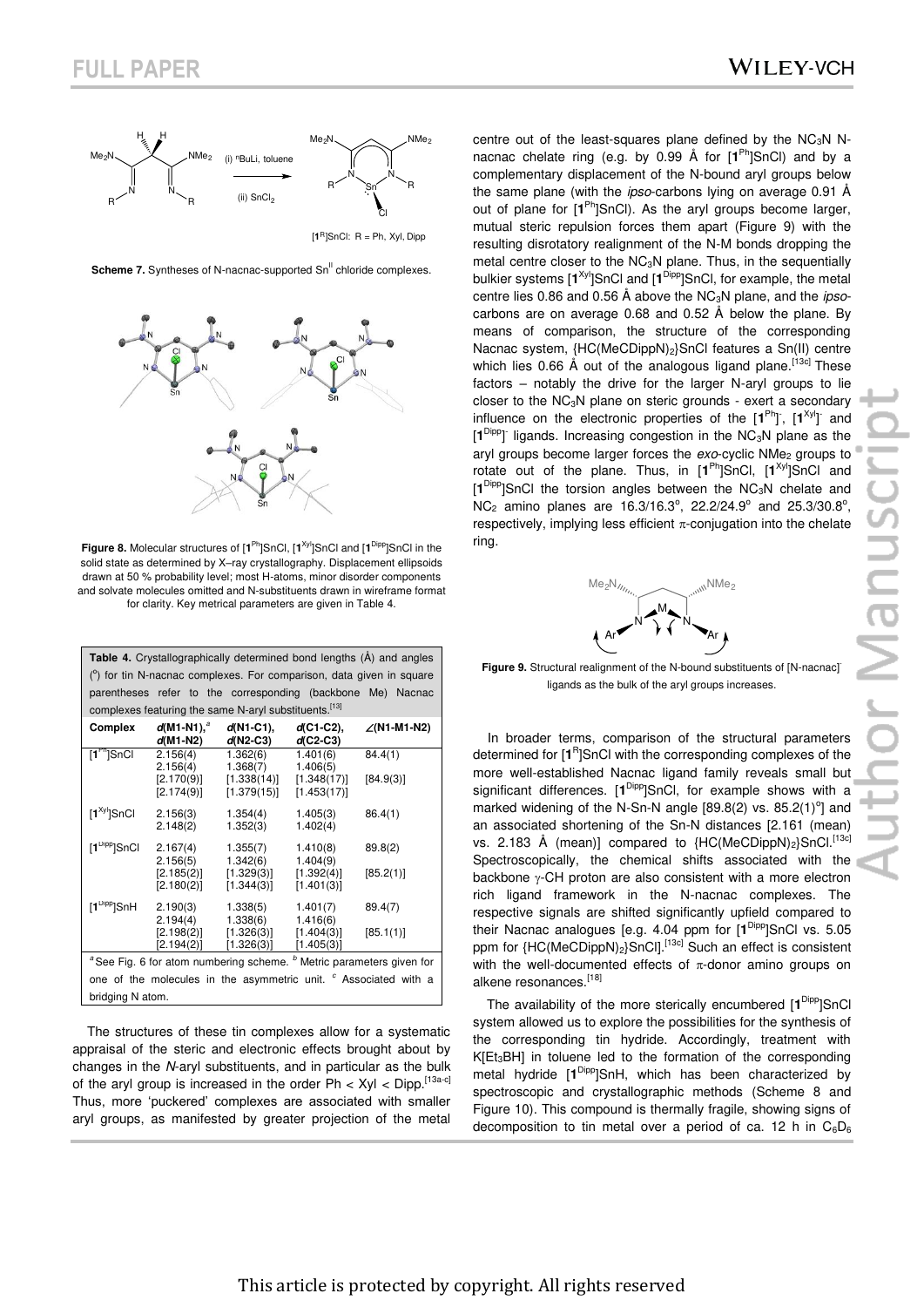solution, and over a period of several days in the solid state. Spectroscopically, the <sup>1</sup>H and <sup>119</sup>Sn resonances for the Sn-H moiety ( $\delta_H$  = 13.42 ppm;  $\delta_{Sn}$  = -18 ppm) can be compared with the corresponding data obtained for  ${HC(MeCDippN)_2}SnH$  ( $\delta_H$  = 13.96 ppm;  $\delta_{\text{Sn}} = -4.5$  ppm).<sup>[13d]</sup> While these differences are relatively small, divergence in the solid-state structures of the two compounds again hints at underlying electronic differences. Thus, while  ${HC(MeCDippN)_2}SnH$  exists as a weakly bound head-to-head dimer, featuring bridging Sn…H contacts of 4.01(3) Å and a Sn…Sn separation of 3.71 Å,[13d] [**1** Dipp]SnH is more obviously monomeric in the solid state (Figure 10). Although the position of the tin-bound hydrogen atom could not be reliably established by X-ray crystallography, the alignment of the molecular units is in head-to-tail fashion, such that Sn-H…Sn interactions are precluded. Conceivably, this phenomenon signals a less polarized Sn-H bond, as a result of ligation by the more electron-rich N-nacnac ligand. Steric factors might also be expected to play a role, given the greater size of the backbone NMe2 group (vs. Me), although this is presumably not a major factor, given that the distance between the centroids of the flanking Dipp rings changes little between the two systems.



**Scheme 8.** Syntheses of a N-nacnac-supported Sn<sup>II</sup> hydride.



Figure 10. Molecular structure of [1<sup>Dipp</sup>]SnH in the solid state as determined by X–ray crystallography. Displacement ellipsoids drawn at 50 % probability level; most hydrogen atoms, minor disorder components and solvate molecules omitted and N-substituents drawn in wireframe format for clarity. Key metrical parameters are given in Table 3.

While Nacnac ligands have been employed effectively across the Periodic Table, another area where they have found particularly widespread application is in *f*-element chemistry.[2,19,20] In part this reflects the combination of steric bulk and hard N-donor character allied to a chelating ligand framework. With this in mind, we sought to further benchmark our new N-nacnac ligands by synthesizing example of  $Yb^{\parallel}$ complexes, which again offer for like-for-like comparison with existing Nacnac systems.[14] Thus, the reactions of *in situ* potassiated N-nacnac reagents with Ybl<sub>2</sub><sup>-2</sup>(thf) were investigated (Scheme 9).

Assimilation of either one or two equivalents of the N-nacnac ligand is possible via iodide metathesis, leading to the formation of compounds of composition  $\{[\mathbf{1}^{\text{Dipp}}]Yb(\mu-1)\}_2$  and  $[\mathbf{1}^{\text{Dipp}}]_2Yb$ , respectively. Both compounds could be characterized by standard spectroscopic and analytical techniques, and their structures in the solid state determined by X-ray crystallography (Figure 11). Interestingly, while the structures determined for *s*and *p*-block N-nacnac complexes reveal coordination modes which strongly resemble those of the related 'parent' Nacnac systems, those of  $\{[\mathbf{1}^{\text{Dipp}}]Yb(\mu-1)\}_2$  and  $[\mathbf{1}^{\text{Dipp}}]_2Yb$  show greater



**Scheme 9.** Syntheses of homo- and heteroleptic Yb<sup>II</sup> N-nacnac complexes.



**Figure 11.** Molecular structures of  $\{[\mathbf{1}^{\text{Dipp}}]Yb(\mu-1)\}_2$  and  $[\mathbf{1}^{\text{Dipp}}]_2Yb$  in the solid state as determined by X–ray crystallography. Displacement ellipsoids drawn at 50 % probability level; most hydrogen atoms omitted and N-substituents drawn in wireframe format for clarity. The structure of  $\{[\mathbf{1}^{\text{Dipp}}]Yb(\mu-1)\}_2$  is centrosymmetric; only one of the two independent components in the asymmetric unit is shown.

structural differences.  $\{[\mathbf{1}^{\text{Dipp}}]\mathsf{Yb}(\mu\text{-I})\}_2$ , for example, features an  $\eta^4$  mode of coordination of the N-nacnac ligand involving close contacts with four of the five atoms of the N<sub>2</sub>C<sub>3</sub> backbone [d(Yb-C) = 2.734(5), 2.811(5) Å; *d*(Yb-N) = 2.337(5), 2.336(4) Å, for one component of the asymmetric unit]. The other Yb…C contact is somewhat longer [2.961(5) Å], and a description in terms of an  $\eta^3$ -azaallyl interaction augmented by the N-coordination of a discrete imine donor (Scheme 8) is also in line with the N-C and C-C distances within the N-nacnac backbone. Thus, the C-N distance associated with the imine function [1.326(8) Å] is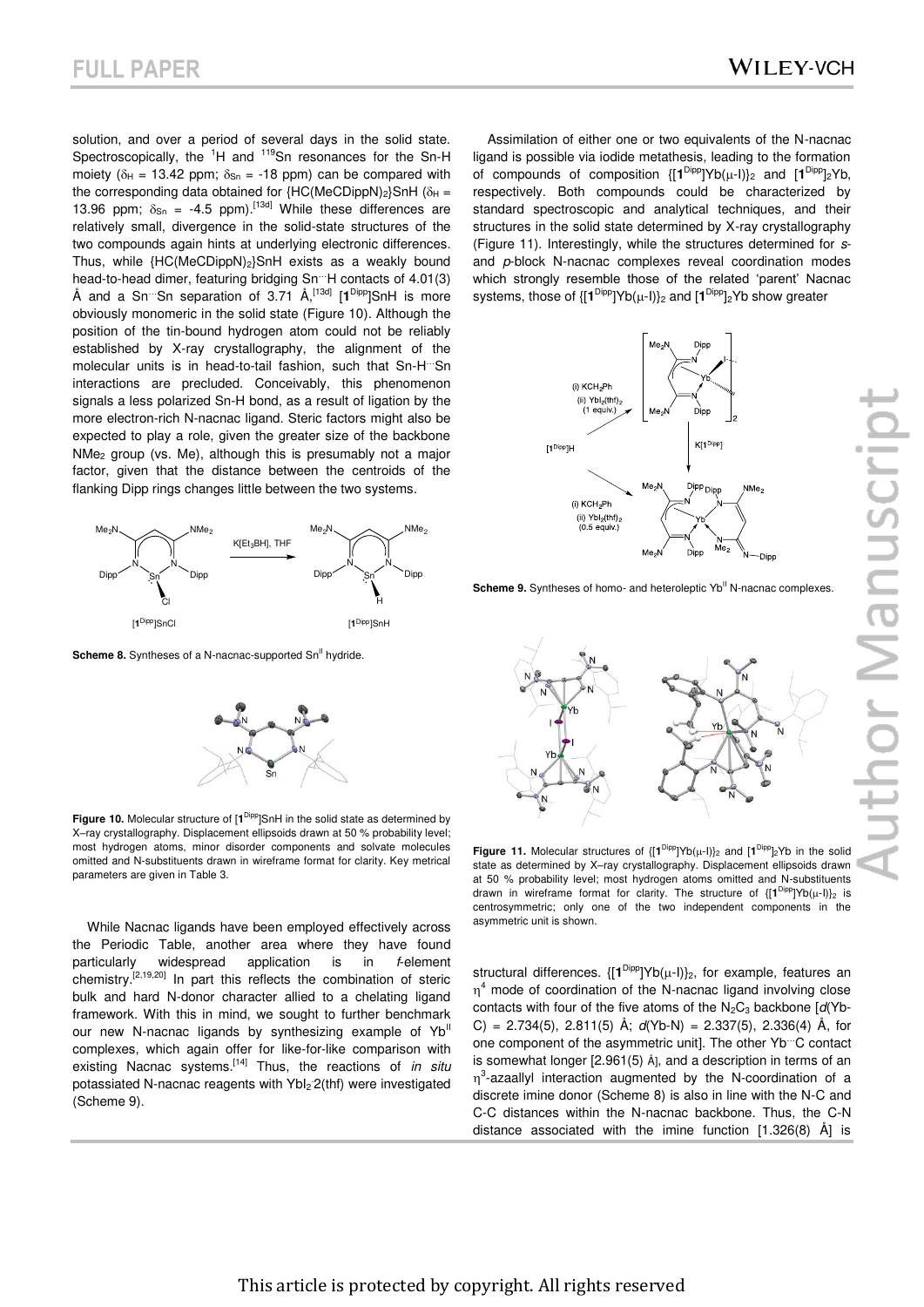shorter than that in the azaallyl unit [1.363(9) Å], and the C-C distance within the latter [1.383(8) Å] is shorter than the formal single bond which links the two donor components [1.455(7) Å]. The corresponding product of the reaction of  $YbI<sub>2</sub>(thf)<sub>2</sub>$  with  ${H}C(MeCDippN)<sub>2</sub>$ K, by contrast generates a dimeric complex of the type {(Nacnac)Yb(thf)( $\mu$ -l)}<sub>2</sub>, featuring the more common  $\eta^2$  $N$ , $N$  mode of coordination of the  $\beta$ -diketiminate while retaining one molecule of thf at each metal centre.<sup>[14b]</sup> Such differences highlight the enhanced donor capabilities of the N-nacnac ligand variant, in this case through the direct involvement of the more electron rich ligand backbone.

The related *bis*(N-nacnac) complex  $[1^{Dipp}]_2$ Yb shows even greater structural divergence from its Nacnac counterpart. Thus, the solid-state structure (Figure 9) shows two distinct modes of coordination: one N-nacnac ligand is coordinated in  $\eta^4$ -fashion, similar to the mode of ligation seen in  $\{[\mathbf{1}^{\text{Dipp}}]Yb(\mu-1)\}_2[d(Yb-C)$  = 2.741(2), 2.776(2), 2.925(2) Å; *d*(Yb-N) = 2.369(1), 2.385(1) Å], while the second ligand adopts a unique geometry, being bound to the metal through one NDipp unit and one of the 'backbone' NMe2 groups. As such, a pendant imine function is projected away from the metal centre, which allows for an alternative (less sterically demanding) chelate geometry. The metal coordination environment is completed by two Yb…H-C contacts involving the hydrogens of isopropyl substituents from the two N-nacnac ligands. By contrast, the solid state structure of {HC(MeCDippN)2}2Yb reported by Harder features two identically bound *N*,*N*'-chelating Nacnac ligands [*d*(Yb-N) = 2.381(1), 2.399(1) Å] and a metal centre with a close to tetrahedral coordination geometry.[14a]

### **Conclusions**

The synthesis of a new class of amino-functionalized βdiketiminato ligands (N-nacnacs) is reported, with two approaches having been developed to protio-ligands bearing backbone NMe<sub>2</sub> or NEt<sub>2</sub> groups and a range of N-bound aryl substituents. In contrast to their (Nacnac)H counterparts, the structures of these systems both in the solution and in the solid state feature the bis(imine) tautomer and a backbone  $CH<sub>2</sub>$  group.

Direct metallation with group 1, 2 or 13 metal alkyls allows access to the respective metal complexes via deprotonation of the methylene group. The structures of a range of Li, Mg and Al compounds have been determined, and in each case are consistent with a delocalized imino-amide ligand description. Transmetallation has then been explored using lithium N-nacnac complexes possessing varying steric profiles, with Sn<sup>ll</sup> compounds being targeted (via metathesis) in order to provide like-for-like comparison with the analogous Nacnac complexes. While analogies can be drawn between N-nacnac and Nacnac complexes along similar lines to those described previously for guanidinate/amidinate systems, the degree of electronic perturbation effected by introduction of the backbone  $NR<sub>2</sub>$ groups appears to be restricted (particularly for more bulky Nnacnac ligands) by the inability of the amino group to achieve effective conjugation with the  $N_2C_3$  heterocycle. Much more radical divergence from the Nacnac structural norms are, however, observed in the complexes of the larger, harder Yb<sup>II</sup> ion, with azaallyl/imino and even azaallyl/ $NMe<sub>2</sub>$  coordination modes being demonstrated by X-ray crystallography. Such observations hint at potential avenues for exploitation of this ligand family in the near future.

## **Experimental Section**

#### **General considerations**

All manipulations were carried out using standard Schlenk line or dry-box techniques under an atmosphere of argon. Solvents were degassed by sparging with argon and dried by passing through a column of the appropriate drying agent using a commercially available Braun SPS. NMR spectra were measured in  $C_6D_6$  or CDCl<sub>3</sub> which were dried over potassium or molecular sieves, respectively, and stored under argon in a Teflon valve ampoule. NMR samples were prepared under argon in 5 mm Wilmad 507-PP tubes fitted with J. Young Teflon valves. NMR spectra were measured on Varian Mercury-VX-300 or Bruker AVII-500 spectrometers; <sup>1</sup>H and <sup>13</sup>C NMR spectra were referenced internally to residual protio-solvent  $(^1H)$  or solvent  $(^{13}C)$  resonances and are reported relative to tetramethylsilane ( $\delta$  = 0 ppm). <sup>7</sup>Li, <sup>27</sup>Al and <sup>119</sup>Sn NMR spectra were referenced with respect to LiCl/D<sub>2</sub>O,  $Al(H_2O)_6^{3+}$  and SnMe<sub>4</sub>, respectively. Chemical shifts are quoted in  $\delta$  (ppm) and coupling constants in Hz. Elemental analyses were carried out at London Metropolitan University. The syntheses of MesNC(Cl)NEt<sub>2</sub>, MesNC(Me)NEt<sub>2</sub>, MesNC(CH<sub>2</sub>Ph)NEt<sub>2</sub>, DippNC(Cl)NMe<sub>2</sub>, DippNC(Me)-NMe2, **2** and **3** are described in the supporting information.

#### **Syntheses of novel compounds**

**Generic synthesis of protio-ligands [1<sup>R</sup>]H via route (i):** To a solution of dichloromethylene-dimethylammonium chloride (15.00 g, 92.3 mmol) dichloromethane (100 mL) was added dropwise N,Ndimethylacetamide (4.10 mL, 44.1 mmol) at room temperature, and the reaction mixture refluxed for 6 h. After the removal of volatiles *in vacuo*, chloroform was added (100 mL), followed by ArNH<sub>2</sub> (100 mmol) via syringe at 0°C. The reaction mixture was then refluxed for 12 h. After cooling to room temperature, saturated KOH solution was added at  $0^{\circ}$ C until the pH was  $\geq 10$ , followed by water (100 mL). The aqueous layer was washed twice with chloroform (100 mL each) and the organic layer extracted, washed with brine (100 mL) and dried over MgSO4. The resulting solution was filtered and volatiles removed *in vacuo* to give the crude product. **[1Ph]H**: The solid crude product was washed with cold hexane to yield a yellow solid as a spectroscopically pure material. Yield: 7.55 g, 56%. Crystals suitable for X-ray crystallography were obtained from a saturated acetone solution at -26 $^{\circ}$ C. <sup>1</sup>H NMR (400 MHz, CDCl<sub>3</sub>):  $\delta_H$  2.84 (s, 12H, (CH<sub>3</sub>)<sub>2</sub>N), 3.37 (s, 2H, N-nacnac backbone CH<sub>2</sub>), 6.57 (d,  ${}^{3}J_{HH}$  = 7.7 Hz, 4H, *o*-CH of Ph), 6.90 (t,  ${}^{3}J_{HH}$  = 7.4 Hz, 2H, *p*-CH of Ph), 7.18 (t,  ${}^{3}J_{HH}$  = 7.6 Hz, 4H, *m*-CH of Ph).  ${}^{13}C_{1}{}^{1}H$ } NMR (100 MHz, CDCl<sub>3</sub>):  $\delta$ <sub>C</sub> 29.4 (N-nacnac backbone CH<sub>2</sub>), 38.6 ((CH<sub>3</sub>)<sub>2</sub>N), 122.0 (p-CH of Ph), 122.7 (*o*-CH of Ph), 129.1 (*m*-CH of Ph), 150.8 and 155.6 (*ipso*-C of Ph and imine quaternary C). ESI-MS  $(m/z, %)$ : 309.2, weak,  $[M+H]$ <sup>+</sup>; accurate mass: calc. for  $C_{19}H_{25}N_4$  ([M+H]<sup>+</sup>) 309.2074, meas. 309.2075. Elemental microanalysis: calc. for C19H24N4: C 73.99, H 7.84, N 18.17%, meas. C 74.13, H 8.01, N 18.00%. Crystallographic data: C<sub>19</sub>H<sub>24</sub>N<sub>4</sub>, M<sub>r</sub> = 308.43, trigonal, *R*-3*, a* = 26.6569(4), *b* = 26.6569(4), *c* = 12.9106(3) Å, *V*  $= 7945.0(2)$  Å<sup>3</sup>,  $Z = 18$ ,  $\rho_c = 1.160$  g cm<sup>-3</sup>,  $T = 150$  K,  $\lambda = 1.54180$  Å. 10753 reflections collected, 3694 independent [R(int) = 0.077] used in all calculations.  $R_1 = 0.0419$ ,  $wR_2 = 0.1072$  for observed unique reflections [*I*  $> 2\sigma(h)$  and  $R_1 = 0.0451$ , w $R_2 = 0.1110$  for all unique reflections. Max. and min. residual electron densities 0.25 and -0.27 e  $\AA$   $3$ . CCDC ref: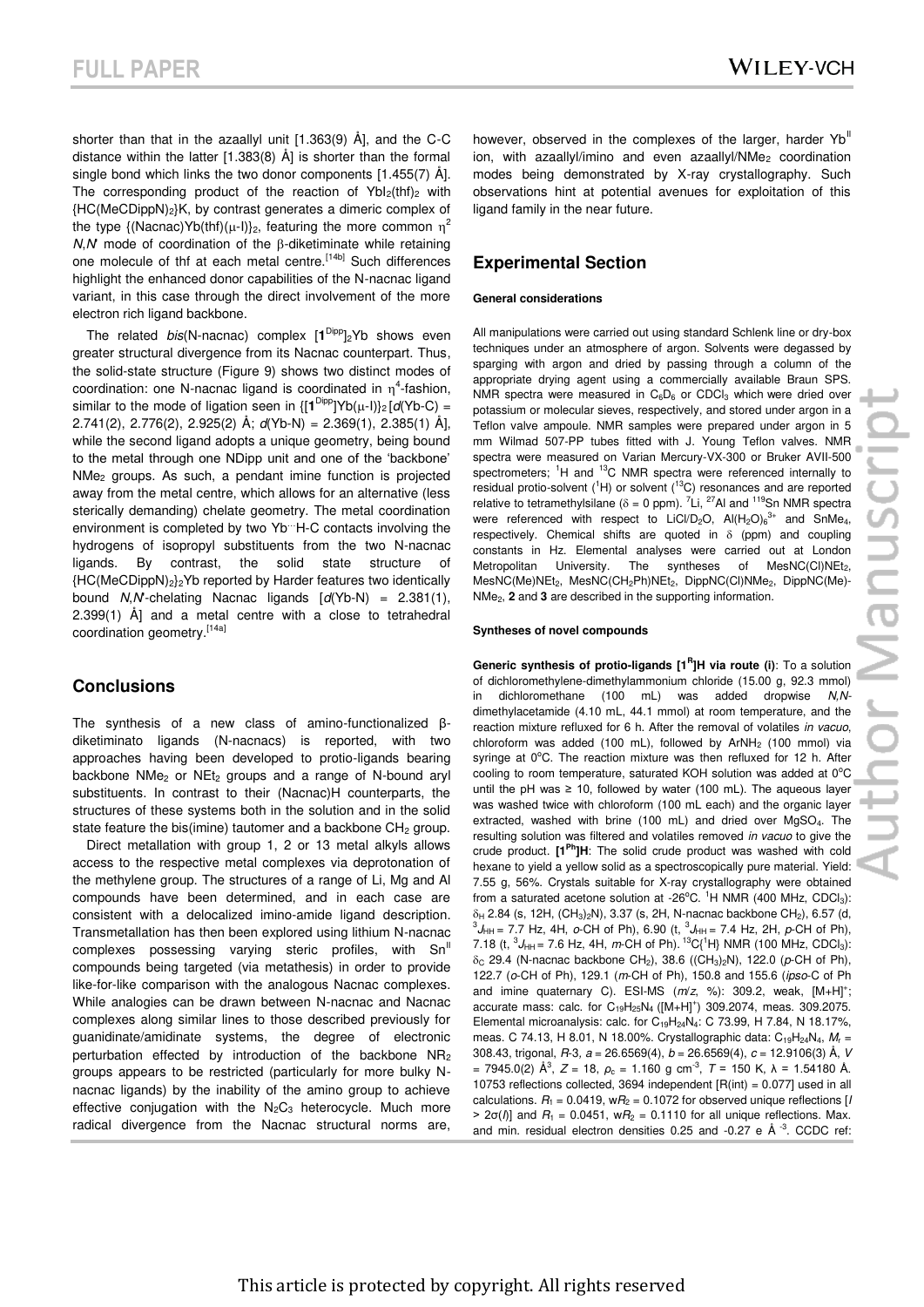1528016. **[1Xyl ]H**: (NB. additional base (*N*-ethyl diisopropyl amine, 11.70 mL, 68.36 mmol) was added along with the aniline for the second reflux step). The product was recrystallized from minimal acetone:hexane as pale yellow crystals; additional crops could be obtained from the filtrate to give an overall yield of 5.67 g (35%). <sup>1</sup>H NMR (400 MHz, CDCl<sub>3</sub>):  $\delta_H$  1.98 (s, 12H, CH<sub>3</sub> of Xyl), 2.86 (s, 12H, (CH<sub>3</sub>)<sub>2</sub>N), 3.13 (s, 2H, N-nacnac backbone CH<sub>2</sub>), 6.80 (t,  ${}^{3}J_{HH}$  = 9.1 Hz, 2H, p-CH of Xyl), 6.98 (d,  ${}^{3}J_{HH}$  = 7.4 Hz, 4H, *m*-CH of Xyl). <sup>13</sup>C{<sup>1</sup>H} NMR (100 MHz, CDCl<sub>3</sub>):  $\delta_c$  18.6 (CH<sub>3</sub> of Xyl), 31.4 (N-nacnac backbone CH<sub>2</sub>), 38.6 ((CH<sub>3</sub>)<sub>2</sub>N), 121.6 (p-CH of Xyl), 128.0 (*m*-CH of Xyl), 128.9 (*o*-C of Xyl), 147.9 (*ipso*-C of xyl), 154.1 (imine quaternary C). ESI-MS (m/z, %): 365, weak, [M+H]<sup>+</sup>; accurate mass: calc. for  $C_{23}H_{33}N_4$  365.2700, meas. 365.2698. Elemental microanalysis: calc. for C23H32N4: C 75.78, H 8.85, N 15.37%, meas. C 75.65, H 9.01, N 15.25. Crystallographic data: C23H32N4, *M*<sup>r</sup> = 364.53, tetragonal,  $P$  4<sub>3</sub>2<sub>1</sub>2,  $a = 8.0421(1)$ ,  $b = 8.0421(1)$ ,  $c = 32.9265(6)$  Å,  $V =$ 2129.53(5) Å<sup>3</sup>,  $Z = 4$ ,  $\rho_c = 1.137$  g cm<sup>-3</sup>,  $T = 150$  K,  $\lambda = 0.71073$  Å. 4485 reflections collected, 1510 independent [R(int) = 0.035] used in all calculations.  $R_1 = 0.0428$ ,  $wR_2 = 0.1087$  for observed unique reflections [*I*  $> 2\sigma(\ell)$ ] and  $R_1 = 0.0592$ , w $R_2 = 0.1291$  for all unique reflections. Max. and min. residual electron densities  $0.22$  and  $-0.24$  e  $Å^{-3}$ . CCDC ref: 1528018. **[1Dipp]H**: (NB. additional base (*N*-ethyl diisopropyl amine, 26.53 mL, 155 mmol) was added along with the aniline for the second reflux step). The crude product (a dark red oil) was dissolved in an acetone/hexane mixture and stirred vigorously for 10 min. Filtration followed by storage at -26 $^{\circ}$ C overnight yielded the product as pale yellow crystals. Yield: 6.91 g, 33%. <sup>1</sup>H NMR (400 MHz, C<sub>6</sub>D<sub>6</sub>): δ<sub>H</sub> 1.12 (d, <sup>3</sup>J<sub>HH</sub> = 7.1 Hz, 12H, (C<u>H<sub>3</sub>)</u><sub>2</sub>CH), 1.18 (d, <sup>3</sup>J<sub>HH</sub> = 7.1 Hz, 12H, (C<u>H<sub>3</sub>)</u><sub>2</sub>CH), 2.68 (s, 12H, (CH<sub>3</sub>)<sub>2</sub>N), 2.95 (br sept,  ${}^{3}J_{HH}$  = ca. 7 Hz, 4H, (CH<sub>3</sub>)<sub>2</sub>CH), 3.21 (s, 2H, N-nacnac backbone CH<sub>2</sub>), 7.05 (t,  ${}^{3}$ J<sub>HH</sub> = 7.5 Hz, 2H, p-CH of Dipp), 7.12 (d,  ${}^{3}J_{HH}$  = 7.5 Hz, 4H, *m*-CH of Dipp). <sup>13</sup>C{<sup>1</sup>H} NMR (125 MHz, C<sub>6</sub>D<sub>6</sub>):  $\delta_{\rm C}$ 22.5 ((CH<sub>3</sub>)<sub>2</sub>CH), 24.4 ((CH<sub>3</sub>)<sub>2</sub>CH-), 28.6 ((CH<sub>3</sub>)<sub>2</sub>CH), 32.0 (N-nacnac backbone CH2), 38.5 ((CH3)2N), 122.7 (*p*-CH of Dipp), 123.2 (*m*-CH of Dipp), 138.6 (*o*-C of Dipp), 146.0 (*ipso*-C of Dipp), 153.8 (imine quaternary C). ESI-MS ( $m/z$ , %): 477.4, 100, [M+H]<sup>+</sup>; accurate mass: calc. for  $C_{31}H_{49}N_4$  ( $[M + H]^+$ ) 477.3952, meas. 477.3949. Elemental microanalysis: calc. for  $C_{31}H_{48}N_4$ : C 78.10, H 10.15, N 11.75%, meas. C 78.27, H 10.06, N 11.85%. Crystallographic data: C<sub>31</sub>H<sub>48</sub>N<sub>4</sub>, M<sub>r</sub> = 476.75, monoclinic, *P* 21/*c, a* = 9.5453(1), *b* = 17.5799(2), *c* = 17.3757(2) Å, β = 91.7380(5)<sup>o</sup>, *V* = 2914.40(6) Å<sup>3</sup>, *Z* = 4, *ρ*<sub>c</sub> = 1.086 g cm<sup>-3</sup>, *T* = 150 K, λ = 0.71073 Å. 12578 reflections collected, 6636 independent [R(int) = 0.019] used in all calculations.  $R_1 = 0.0480$ ,  $wR_2 = 0.1132$  for observed unique reflections  $[I > 2\sigma(I)]$  and  $R_1 = 0.0637$ ,  $wR_2 = 0.1315$  for all unique reflections. Max. and min. residual electron densities 0.28 and -0.27 e  $\AA$ <sup>-3</sup>. CCDC ref: 1528010.

**[1tBu]H**: To a dichloromethane solution of dichloromethylenedimethylammonium chloride (7.50 g, 46.15 mmol) was added dropwise at room temperature *N*,*N*-dimethylacetamide (2.05 mL, 22.05 mmol), and the reaction mixture refluxed for 12 h. After removal of volatiles *in vacuo*, chloroform was added, followed by *N*-ethyldiisopropylamine (11.70 mL, 68.36 mmol) and *tert*-butylamine (5.24 mL, 50 mmol) - both dropwise via syringe at 0 °C. The reaction mixture was then refluxed for a further 12 h. After allowing the solution to cool to room temperature, the solvent was removed *in vacuo* to give an orange solid, and the flask brought into the glovebox where it could be opened and a spatula used to break up the solid as much as possible. Subsequently, diethyl ether (100 mL) was added and the solution stirred overnight. After filtration, the solvent removed *in vacuo* to give a pale yellow spectroscopically pure solid. Yield: 0.24 g, 4% yield. <sup>1</sup>H NMR (400 MHz,  $C_6D_6$ )  $\delta_H$  1.36 (s, 18H,  $C(CH_3)_3$ , 2.43 (s, 12H,  $(CH_3)_2N$ ), 3.86 (s, 2H, N-nacnac backbone  $CH_2$ ).  ${}^{13}C(^{1}H)$  NMR (101 MHz, C<sub>6</sub>D<sub>6</sub>)  $\delta_{\Box}$  29.9 (CH<sub>3</sub> of <sup>t</sup>Bu), 29.9 (N-nacnac backbone CH<sub>2</sub>), 35.8 ((CH<sub>3</sub>)<sub>2</sub>N), 50.5 (quaternary C of <sup>t</sup>Bu), 157.4 (imine quaternary C). ESI-MS (m/z, %): 269, WEAK, [M+H]<sup>+</sup>; accurate mass: calc. for C<sub>15</sub>H<sub>32</sub>N<sub>4</sub> 269.2700, meas. 269.2686.

**Synthesis of**  $[1^{Dipp}]H$  **via route (ii):** To a solution of DippNC(Me)NMe<sub>2</sub> (1.00 g, 4.06 mmol) was added *<sup>n</sup>*BuLi (2.66 mL of a 1.6 M solution in hexane, 4.26 mmol) and TMEDA (0.52 g, 0.665 mL, 4.46 mmol) in hexane (40 mL) at  $-78$  °C. The reaction mixture was allowed to warm to room temperature and stirred for 30 min, then cooled to –78 °C. In a separate flask, DippNC(Cl)NMe<sub>2</sub> (1.08 g, 4.06 mmol) was dissolved in hexane (5 mL) and the resulting solution added dropwise to the reaction mixture. After the addition, the mixture was allowed to warm to room temperature, and stirred for 12 h. After heating at a gentle reflux for 1 h, and cooling to room temperature, water (5 mL) was slowly added to the reaction mixture, followed by dichloromethane (10 mL). The organic fraction was then washed with water (2 x 10mL) and aqueous sodium bicarbonate (10 mL, saturated). The organic fraction was dried ( $MqSO<sub>4</sub>$ ) and concentrated. The residue was recrystallised from boiling ethanol (10 mL) to give the product as a colourless solid. Yield: 0.69 g, 35%. Spectroscopic and analytical data matched those measured for a sample obtained via route (i).

[4<sup>Mes</sup>]H was prepared from MesNC(Me)NEt<sub>2</sub> and MesNC(Cl)NEt<sub>2</sub> via route (ii) in an analogous manner to that described above, and the crude residue recrystallised from ethanol to give the product as a colourless crystalline solid. Yield: 66% on a 1 - 2g scale. <sup>1</sup>H NMR (400 MHz,  $C_6D_6$ ):  $\delta_H$  0.98 (br s, 12H, NCH<sub>2</sub>CH<sub>3</sub>), 2.07 (s, 12H,  $o$ -CH<sub>3</sub> of Mes), 2.21 (s, 6H, *p*-CH3 of Mes), 3.18 (br s, 8H, NCH2CH3), 3.31 (s, 2H, N-nacnac backbone CH<sub>2</sub>), 6.88 (s, 4H, m-CH of Mes). <sup>13</sup>C{<sup>1</sup>H} NMR (101 MHz,  $C_6D_6$ ):  $\delta_c$  13.1 (NCH<sub>2</sub>CH<sub>3</sub>), 18.4, 20.5 (CH<sub>3</sub> of Mes), 29.9 (N-nacnac backbone CH<sub>2</sub>), 41.6 (NCH<sub>2</sub>CH<sub>3</sub>), 128.5, 128.9, 130.1, 145.6 (Mes) 153.2 (imin quaternary C). EI-MS ( $m/z$ , %): 449.3, 100, [M+H]<sup>+</sup>; accurate mass: calc. for  $C_{29}H_{45}N_4^+$  ([M+H]<sup>+</sup>) 449.3639, meas. 449.3641. Elemental microanalysis: calc. for C<sub>29</sub>H<sub>44</sub>N<sub>4</sub>: C 78.10, H 10.15, N 11.75%; meas.: C 78.25, H 10.27, N 11.66%. Crystallographic data: C<sub>29</sub>H<sub>44</sub>N<sub>4</sub>, M<sub>r</sub> = 448.68, monoclinic, C 2/c, a = 12.142(2), b = 20.507(4), c = 10.584(2) Å, β = 91.35(3)<sup>o</sup>, V = 2634.6(9)  $\mathring{A}^3$ , Z = 4,  $\rho_c$  = 1.131 g cm<sup>-3</sup>, T = 100 K,  $\lambda$  = 0.71090 Å. 9834 reflections collected, 2453 independent  $[R(int) = 0.082]$ used in all calculations.  $R_1 = 0.0546$ ,  $wR_2 = 0.1418$  for observed unique reflections  $[I > 2\sigma(I)]$  and  $R_1 = 0.0597$ ,  $wR_2 = 0.1461$  for all unique reflections. Max. and min. residual electron densities 0.58 and -0.28 e  $\AA$ <sup>-3</sup>. CCDC ref: 1528020.

 $[5^{Mes}]$ H: To a solution of MesNC(CH<sub>2</sub>Ph)NEt<sub>2</sub> (2.47 g, 8.00 mmol) in Et<sub>2</sub>O (20 mL) was added TMEDA (0.93 g, 1.2 mL, 8.0 mmol) and the solution cooled to  $-78$  °C.  $n$ BuLi (5.5 mL of a 1.6 M solution in hexane, 8.80 mmol) was then added and the reaction mixture warmed to room temperature, resulting in a yellow heterogeneous mixture. After stirring for a further 2 h, the mixture was cooled to  $-78$  °C and MesNC(Cl)NEt<sub>2</sub> (2.0 g, 1.7 mL, 8.00 mmol) added. The reaction mixture was again warmed to room temperature, stirred for 16 and then refluxed for 1 h. After cooling to room temperature, water (10 mL) was added followed by dichloromethane (10 mL). The organic layer was extracted and washed with water (2 x 10 mL) and aqueous sodium bicarbonate (10 mL). The organic fraction was dried over MgSO<sub>4</sub> and concentrated to yield an orange oil, which was recrystallised from ethanol to give the product as colourless crystalline material Yield: 2.80 g, 66% yield. <sup>1</sup>H NMR (500 MHz, 298 K,  $C_6D_6$ ):  $\delta_H$  0.70 (br, 12H, NCH<sub>2</sub>CH<sub>3</sub>), 2.24 (s, 6H, CH<sub>3</sub> of Mes), 2.33 (s, 6H, CH<sup>3</sup> of Mes), 2.38 (s, 6H, CH<sup>3</sup> of Mes), 2.99 (v br, 8H, NCH2CH3), 5.38 (s, 1H, N-nacnac backbone CHPh), 6.84 (s, 2H, *m*-CH of Mes), 6.88 (s, 2H, *m*-CH of Mes), 7.06 (t,  ${}^{3}J_{HH} = 7.6$  Hz, 1H, *p*-CH of Ph), 7.20 (t,  ${}^{3}J_{HH}$  = 7.6 Hz, 2H, p-CH of Ph), 7.65 (d,  ${}^{3}J_{HH}$  = 7.6 Hz, 2H, *m*-CH of Ph).<sup>1</sup>H NMR (300 MHz, 298 K, CDCl<sub>3</sub>): δ<sub>H</sub> 0.74 (t, <sup>3</sup>J<sub>HH</sub> = 7.0 Hz, 12H, NCH<sub>2</sub>CH<sub>3</sub>), 2.13 (s, 6H, CH<sub>3</sub> of Mes), 2.18 (s, 6H, CH<sub>3</sub> of Mes), 2.20 (s, 6H, CH<sub>3</sub> of Mes), 3.04 (br m, 8H, NCH<sub>2</sub>CH<sub>3</sub>), 5.16 (s, 1H, N-nacnac backbone CHPh), 6.73 (s, 2H, *m*-CH of Mes), 6.76 (s, 2H, *m*-CH of Mes), 7.21 (t,  ${}^{3}J_{HH}$  = 7.6 Hz, 1H, *p*-CH of Ph), 7.30 (t,  ${}^{3}J_{HH}$  = 7.6 Hz, 2H, *o*-CH of Ph), 7.49 (d,  ${}^{3}J_{HH}$  = 7.6 Hz, 2H, *m*-CH of Ph). <sup>1</sup>H NMR (300 MHz, 333K,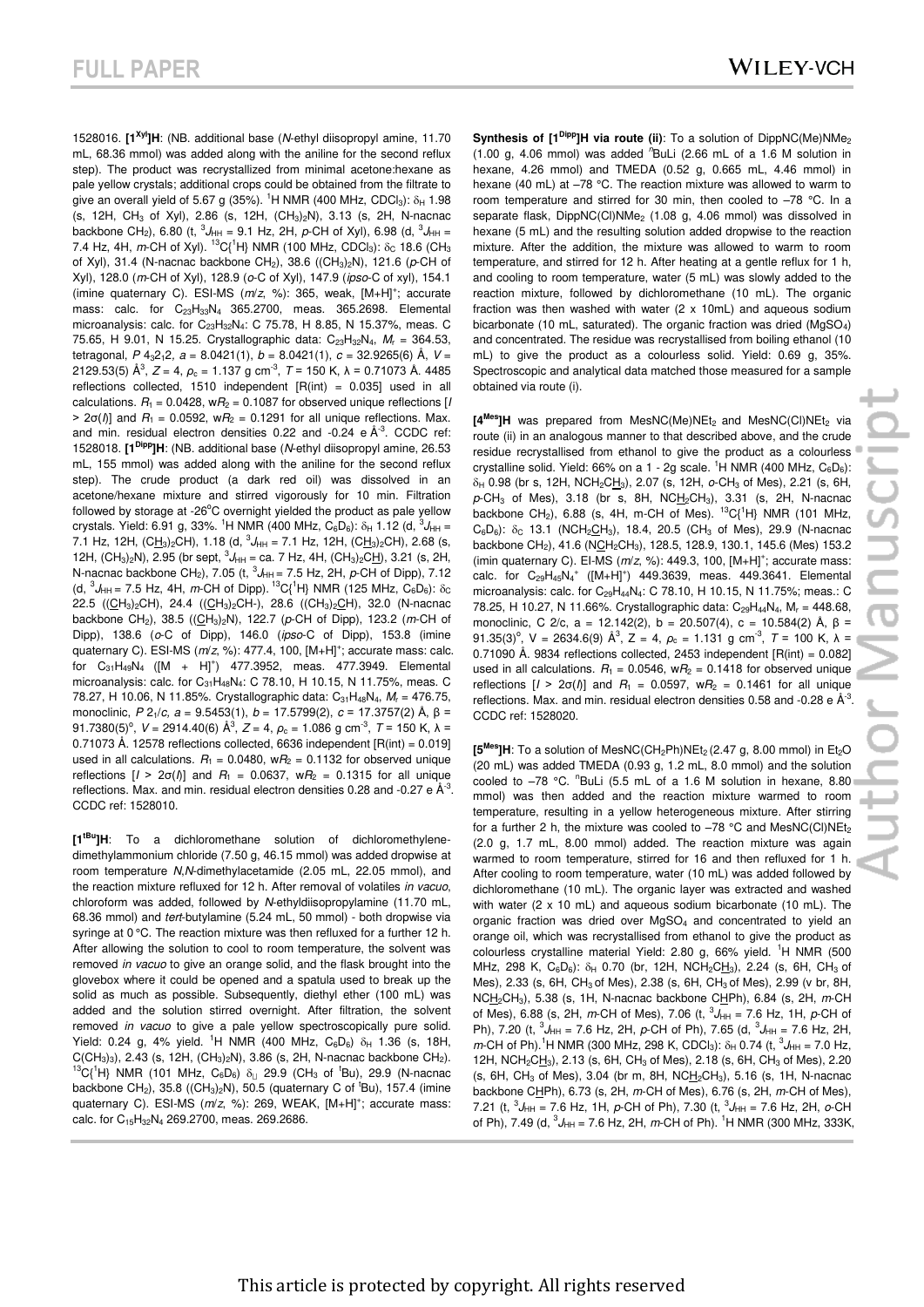CDCl<sub>3</sub>):  $\delta_H$  0.76 (t,  ${}^3J_{HH}$  = 7.0 Hz, 12H, NCH<sub>2</sub>CH<sub>3</sub>), 2.11 (s, 6H, CH<sub>3</sub> of Mes), 2.17 (s, 6H, CH<sub>3</sub> of Mes), 2.19 (s, 6H, CH<sub>3</sub> of Mes), 3.04 (d m,  $^3J_{\rm{HH}}$  $= 7.5$  Hz, 8H, NCH<sub>2</sub>CH<sub>3</sub>), 5.18 (s, 1H, N-nacnac backbone CHPh), 6.72  $(s, 2H, m\text{-CH of Mes})$ , 6.75  $(s, 2H, m\text{-CH of Mes})$ , 7.18  $(t, \frac{3J_{HH}}{s})$  = 7.6 Hz, 1H, *p*-CH of Ph), 7.28 (t,  ${}^{3}J_{HH} = 7.6$  Hz, 2H, *o*-CH of Ph), 7.48 (d,  ${}^{3}J_{HH} =$ 7.6 Hz, 2H, *m*-CH of Ph). <sup>13</sup>C{<sup>1</sup>H} NMR (121 MHz, 298K, C<sub>6</sub>D<sub>6</sub>):  $\delta_c$  13.2  $(NCH<sub>2</sub>CH<sub>3</sub>), 19.8, 20.5 (CH<sub>3</sub> of Mes), 20.6 (N-nacnac backbone CHPh),$ 43.3 (NCH2CH3), 126.5 (Ph), 127.2 (Mes), 128.2 (Mes), 128.5 (Ph), 128.7 (Ph), 128.9 (Mes), 129.4 (Ph), 139.9 (Mes), 146.3 (imine quaternary C). EI-MS,  $(m/z, %)$ : 524.4, 3, [M]<sup>+</sup>; 509.5, 13, [M-CH<sub>3</sub>]<sup>+</sup>. Elemental microanalysis: calc. for  $C_{34}H_{48}N_4$ : C 80.10, H 9.22, N 10.68%; meas. C 79.89, H 9.37, N 10.57%.

**[1Dipp]Li(OEt2)**: To a solution of [**1** Dipp]H (2.00 mmol) in Et2O (25 mL) at - 78 <sup>o</sup>C was added a solution of "BuLi in hexane (0.88 mL of a 2.5 M solution, 2.20 mmol); the reaction mixture was warmed to room temperature and stirred for 12 h. Concentration to *ca.* 5 mL and storage at -26°C yielded colourless crystals of the product as an analytically pure material. Yield 0.69 g, 62%. <sup>1</sup>H NMR (400 MHz, C<sub>6</sub>D<sub>6</sub>):  $\delta_H$  0.54 (t,  ${}^3J_{HH}$  = 7.0 Hz, 6H, CH<sub>3</sub>CH<sub>2</sub>O), 1.20 (d, <sup>3</sup>J<sub>HH</sub> = 7.2 Hz, 12H, (C<u>H<sub>3</sub>)</u><sub>2</sub>CH), 1.31 (d,  $^3J_{\rm{HH}}$  = 6.8 Hz, 12H, (C<u>H<sub>3</sub>)2</u>CH), 2.52 (s, 12H, (C<u>H<sub>3</sub>)2</sub>N), 2.64 (q,  $^3J_{\rm{HH}}$  = 7.1</u> Hz, 4H, CH<sub>3</sub>C<u>H</u><sub>2</sub>O), 3.51 (sept,  ${}^{3}J_{HH}$  = 6.8 Hz, 4H, (CH<sub>3</sub>)<sub>2</sub>C<u>H</u>), 4.09 (s, 1H, N-nacnac backbone CH), 7.03 (t,  ${}^{3}J_{HH} = 7.4$  Hz, 2H, *p*-CH of Dipp), 7.15 (d,  ${}^{3}J_{HH}$  = 7.6 Hz, 4H, *m*-CH of Dipp).<sup>13</sup>C{<sup>1</sup>H} NMR (100 MHz, C<sub>6</sub>D<sub>6</sub>):  $\delta_{\rm C}$ 13.6 (CH<sub>3</sub>CH<sub>2</sub>O), 23.7 ((CH<sub>3</sub>)<sub>2</sub>CH), 25.4 ((CH<sub>3</sub>)<sub>2</sub>CH), 28.1 ((CH<sub>3</sub>)<sub>2</sub>CH), 41.3 ((CH<sub>3</sub>)<sub>2</sub>N), 62.8 (CH<sub>3</sub>CH<sub>2</sub>O), 72.8 (N-nacnac backbone CH), 121.7 (*p*-CH of Dipp), 123.7 (*m*-CH of Dipp), 141.1 (*o*-C of Dipp), 149.5 (*ipso*-C of Dipp), 166.2 (imine quaternary C). Crystallographic data:  $C_{35}H_{57}LiN_4O$ , *M*r = 556.80, monoclinic, *P* 21/*n, a* = 9.80960(10), *b* = 25.6135(3), *c* = 14.2229(2) Å,  $β = 106.501(1)°$ ,  $V = 3426.44(5)$  Å<sup>3</sup>,  $Z = 4$ ,  $ρ<sub>c</sub> = 1.079$  g cm-3 , *T* = 150 K, λ = 0.71073 Å. 14549 reflections collected, 7740 independent  $[R(int) = 0.025]$  used in all calculations.  $R_1 = 0.0573$ ,  $wR_2 =$ 0.1200 for observed unique reflections  $[1 > 2\sigma(\ell)]$  and  $R_1 = 0.0807$ ,  $wR_2 =$ 0.1409 for all unique reflections. Max. and min. residual electron densities 0.71 and -0.45 e Å-3. CCDC ref: 1528011.

**{[4Mes]Li}2**: To a solution of [**4** Mes]H (0.8 g, 1.8 mmol) in hexane (20 mL) at -78°C was added <sup>*n*</sup>BuLi (1.23 mL of a 1.6 M solution, 1.96 mmol). The reaction mixture was warmed to room temperature and stirred for 16 h. After filtration, concentration and cooling to  $4^{\circ}$ C a pale yellow crystalline material was obtained. Yield: 0.67 g, 81%. Crystals suitable for X-ray crystallography were grown from a hexane solution stored at  $+5$  °C. <sup>1</sup>H NMR (C<sub>6</sub>D<sub>6</sub>, 300 MHz):  $\delta_H$  0.87 (t,  ${}^3J_{HH}$  = 6.8 Hz, 12H, NCH<sub>2</sub>CH<sub>3</sub>), 2.18 (s, 12H,  $o$ -CH<sub>3</sub> of Mes), 2.31 (s, 6H,  $p$ -CH<sub>3</sub> of Mes), 2.98 (q,  $^3J_{HH} = 6.8$  Hz, 8H, NCH2CH3), 4.07 (s, 1H, N-nacnac backbone CH), 6.93 (s, 4H, m-CH of Mes).  ${}^{13}C_1{}^{1}H$  NMR (C<sub>6</sub>D<sub>6</sub>, 101 MHz):  $\delta_c$  12.3 (NCH<sub>2</sub>CH<sub>3</sub>), 19.3 (CH<sub>3</sub> of Mes), 20.8 (CH<sub>3</sub> of Mes), 42.8 (NCH<sub>2</sub>CH<sub>3</sub>), 77.1 (N-nacnac backbone CH), 128.9 (Mes), 129.2 (Mes), 130.6 (Mes), 149.7 (Mes), 166.7 (imine quaternary C). <sup>7</sup>Li NMR (C<sub>6</sub>D<sub>6</sub>, 156 MHz): δ<sub>Li</sub> 0.43. EI-MS (*m/z*, %): 454.4, 2 [M]<sup>+</sup>; 448.5, 21, [M-Li+H]<sup>+</sup>; 433.4, 79, [M-Li-CH<sub>3</sub>]<sup>+</sup>. The highly airsensitive nature of {[**4** Mes]Li}2 meant that reliable microanalysis proved impossible to obtain. Crystallographic data: C<sub>58</sub>H<sub>88</sub>Li<sub>2</sub>N<sub>8</sub>, M<sub>r</sub> = 909.23, triclinic,  $P-1$ ,  $a = 13.617(3)$ ,  $b = 19.395(4)$ ,  $c = 22.395(5)$  Å,  $\alpha = 75.23(3)$ , β = 72.90(3), γ = 78.96(3)<sup>o</sup>, V = 5422.6(19) Å<sup>3</sup>, Z = 4,  $\rho_c$  = 1.114 g cm<sup>-3</sup>, 7  $= 100$  K,  $\lambda = 0.71080$  Å. 92884 reflections collected, 20768 independent  $[R(int) = 0.084]$  used in all calculations.  $R_1 = 0.0644$ ,  $wR_2 = 0.1655$  for observed unique reflections  $[I > 2\sigma(I)]$  and  $R_1 = 0.0906$ , w $R_2 = 0.1849$  for all unique reflections. Max. and min. residual electron densities 1.18 and -0.48 e Å-3. CCDC ref: 1528023.

**[1Dipp]MgI(OEt2)**: MeMgI (0.90 mL of a 1.10 M solution in diethyl ether, 0.99 mmol) was added dropwise to a solution of [**1** Dipp]H (0.40 g, 0.825 mmol) also in diethyl ether (10 mL) at 0°C. The reaction mixture was warmed to room temperature and stirred for 30 min. The product was

isolated as a white solid by filtration. Yield: 0.35 g, 50%. Single crystals suitable for X-ray diffraction were obtained from diethyl ether. <sup>1</sup>H NMR (400 MHz,  $C_6D_6$ ):  $\delta_H$  0.46 (br, 6H, OCH<sub>2</sub>CH<sub>3</sub>), 1.28 (br, 24H, (CH<sub>3</sub>)<sub>2</sub>CH), 2.30 (s, 12H, N(CH<sub>3</sub>)<sub>2</sub>), 3.51 (b, 4H, (CH<sub>3</sub>)<sub>2</sub>CH), 3.56 (s, 1H, N-nacnac backbone CH),  $4.10$  (br,  $4H$ , OCH<sub>2</sub>CH<sub>3</sub>),  $7.14$  (m,  $6H$ , CH of Dipp).  ${}^{13}C[{^1}H]$  NMR (100 MHz,  $C_6D_6$ ):  $\delta_C$  11.3 (OCH<sub>2</sub>CH<sub>3</sub>), 24.2 ((CH<sub>3</sub>)<sub>2</sub>CH), 26.8 ((CH3)2CH), 28.5 ((CH3)2CH), 28.1 ((CH3)2CH), 41.1 (N(CH3)2), 60.0 (br, OCH<sub>2</sub>CH<sub>3</sub>), 74.6 (N-nacnac backbone CH), 123.8 (br, Dipp), 124.5 (br, Dipp), 142.7 (Dipp), 145.4 (Dipp), 164.4 (imine quaternary C). EI-MS ( $m/z$ , %): 583.4, 100, [M-Et<sub>2</sub>O-{(CH<sub>3</sub>)<sub>2</sub>CH}]<sup>+</sup>. Elemental microanalysis: calc. for C35H57N4MgO: C 59.96, H 8.20, N 7.99%; meas.: C 59.19, H 7.41, N 8.67%. Crystallographic data: C35H57IMgN4O, *M*<sup>r</sup> = 701.06, triclinic,  $P-1$ ,  $a = 11.027(1)$ ,  $b = 16.357(1)$ ,  $c = 21.692(1)$  Å,  $\alpha = 104.37(1)$ ,  $β = 93.58(1), γ = 105.64(1)°$ , *V* = 3614.7(2) Å<sup>3</sup>, *Z* = 4, *ρ*<sub>c</sub> = 1.288 g cm<sup>-3</sup>, *T* = 100 K, λ = 0.71073 Å. 53066 reflections collected, 14178 independent  $[R(int) = 0.026]$  used in all calculations.  $R_1 = 0.0274$ ,  $wR_2 = 0.0648$  for observed unique reflections  $[I > 2\sigma(I)]$  and  $R_1 = 0.0405$ , w $R_2 = 0.0726$  for all unique reflections. Max. and min. residual electron densities 0.57 and -0.38 e Å-3. CCDC ref: 1528012.

**[4Mes]MgI(OEt2)**: MeMgI (2.99 mL of a 1.1 M solution in diethyl ether, 7.92 mmol) was added to a solution of [**4** Mes]H (2.96 g, 6.60 mmol) also in diethyl ether (30 mL) at 0°C. The reaction mixture was allowed to warm to room temperature and stirred for 30 min. The product was isolated as a white solid by filtration (3.05 g, 75 % yield). <sup>1</sup>H NMR (400 MHz,  $C_6D_6$ ):  $\delta_H$  0.40 (br t,  ${}^3J_{HH} = 6.8$  Hz, 6H, OCH<sub>2</sub>CH<sub>3</sub>), 0.82 (t,  ${}^3J_{HH} = 7.2$  Hz, 12H, NCH<sub>2</sub>CH<sub>3</sub>), 2.12 (s, 6H, CH<sub>3</sub> of Mes), 2.24 (s, 6H, CH<sub>3</sub> of Mes), 2.78 (s, 6H, CH<sub>3</sub> of Mes), 2.94 (br q,  ${}^{3}J_{HH}$  = 6.8 Hz, 4H, NCH<sub>2</sub>CH<sub>3</sub>), 3.04 (br q,  ${}^{3}J_{HH}$  = 7.0 Hz, 4H, NC<u>H</u><sub>2</sub>CH<sub>3</sub>), 3.27 (q, <sup>3</sup>J = 7.2 Hz, 4H, OC<u>H</u><sub>2</sub>CH<sub>3</sub>), 4.18 (s, 1H, N-nacnac backbone CH), 6.79 (s, 2H, *m*-CH of Mes), 6.82 (s, 2H, *m*-CH of Mes). <sup>13</sup>C{<sup>1</sup>H} NMR (100 MHz, C<sub>6</sub>D<sub>6</sub>):  $\delta$ <sub>C</sub> 11.1 (OCH<sub>2</sub>CH<sub>3</sub>), 11.3  $(NCH_2CH_3)$ , 18.3  $(CH_3$  of Mes), 19.4  $(CH_3$  of Mes), 21.8  $(CH_3$  of Mes), 41.4 (NCH<sub>2</sub>CH<sub>3</sub>), 63.3 (OCH<sub>2</sub>CH<sub>3</sub>), 75.6 (N-nacnac backbone CH), 128.3 (Mes), 128.4 (Mes), 129.5 (Mes), 129.6 (Mes), 131.0 (Mes), 145.3 (Mes) 167.4 (imine quaternary C). EI-MS (m/z, %), 599.1, 1, [M-Et<sub>2</sub>O+H]<sup>+</sup>. Elemental microanalysis: calc. for C<sub>33</sub>H<sub>53</sub>IMgN<sub>4</sub>O: C 58.89, H 7.94, N 8.32%; meas.: C 58.69, H 7.76, N 8.36%. Crystallographic data: C33H53IMgN4O, *M*<sup>r</sup> = 673.00, monoclinic, *P*21/*c, a* = 8.443(2), *b* =  $40.607(8)$ ,  $c = 9.968(2)$  Å,  $\beta = 101.82(3)$ <sup>o</sup>,  $V = 3345.1(12)$  Å<sup>3</sup>,  $Z = 4$ ,  $\rho_c =$ 1.336 g cm-3 , *T* = 100 K, λ = 0.71090 Å. 52110 reflections collected, 6182 independent  $[ R(int) = 0.082]$  used in all calculations.  $R_1 = 0.0306$ ,  $wR_2 =$ 0.0775 for observed unique reflections  $[1 > 2\sigma(\ell)]$  and  $R_1 = 0.0313$ , w $R_2 =$ 0.0780 for all unique reflections. Max. and min. residual electron densities 0.48 and -1.02 e Å-3. CCDC ref: 1528021.

**[1Ph]AlMe2 and [1Dipp]AlMe2**: The two compounds were synthesized by a common method: to a solution of  $[1^{Ph}]H/[1^{Dipp}]H$  (2.1 mmol) in toluene (25 mL) at -20 $\mathrm{^{0}C}$ , was added a solution of AlMe<sub>3</sub> also in toluene (1.05 mL of a 2.0 M solution, 2.1 mmol) with rapid stirring. The reaction mixture was slowly warmed to room temperature and volatiles removed *in vacuo* to yield the product as a spectroscopically pure light yellow solid. Slow evaporation of a saturated toluene solution produced crystals suitable for X-ray crystallography. [1<sup>Ph</sup>]AlMe<sub>2</sub>: yield 0.98 g, 75%. <sup>1</sup>H NMR (400 MHz,  $C_6D_6$ :  $\delta_H$  -0.28 (AlCH<sub>3</sub>), 2.26 (s, 12H, (CH<sub>3</sub>)<sub>2</sub>N-), 4.06 (s, 1H, N-nacnac backbone CH), 6.82 (t,  ${}^{3}J_{HH}$  = 7.4 Hz, 2H, p-CH of Ph), 6.98 (d,  ${}^{3}J_{HH}$  = 7.2 Hz, 4H, *o*-CH of Ph), 7.07 (t,  ${}^{3}J_{HH}$  = 7.8 Hz, 4H, *m*-CH of Ph).  ${}^{13}C_{1}{}^{1}H$ NMR (125 MHz,  $C_6D_6$ ):  $\delta_c$  -8.9 (AlCH<sub>3</sub>), 40.3 ((CH<sub>3</sub>)<sub>2</sub>N), 79.2 (N-nacnac backbone CH), 122.4 (*p*-CH of Ph), 125.0 (*o*-CH of Ph), 129.1 (*m*-CH of Ph), 149.1 (*ipso*-C of Ph), 166.4 (imine quaternary C). <sup>27</sup>Al NMR (104 MHz, C<sub>6</sub>D<sub>6</sub>): δ<sub>Al</sub> 166 (br). EI-MS: (*m*/z, %): 349.0, 100, [M-CH<sub>3</sub>]<sup>+</sup>; 304.0, 80 [M-2CH<sub>3</sub>]<sup>+</sup>; accurate mass: calc. for C<sub>20</sub>H<sub>26</sub>AlN<sub>4</sub> ([M – CH<sub>3</sub>]<sup>+</sup>) 349.1967, meas. 349.0262. Elemental microanalysis: calc. for C<sub>21</sub>H<sub>29</sub>AlN<sub>4</sub>: C 69.20, H 8.02, N 15.37%, meas. C 69.04, H 7.89, N 15.39%. Crystallographic data: C21H29AlN4, *M*r = 364.46, monoclinic, *P* 21/*c, a* = 25.2085(10), *b* =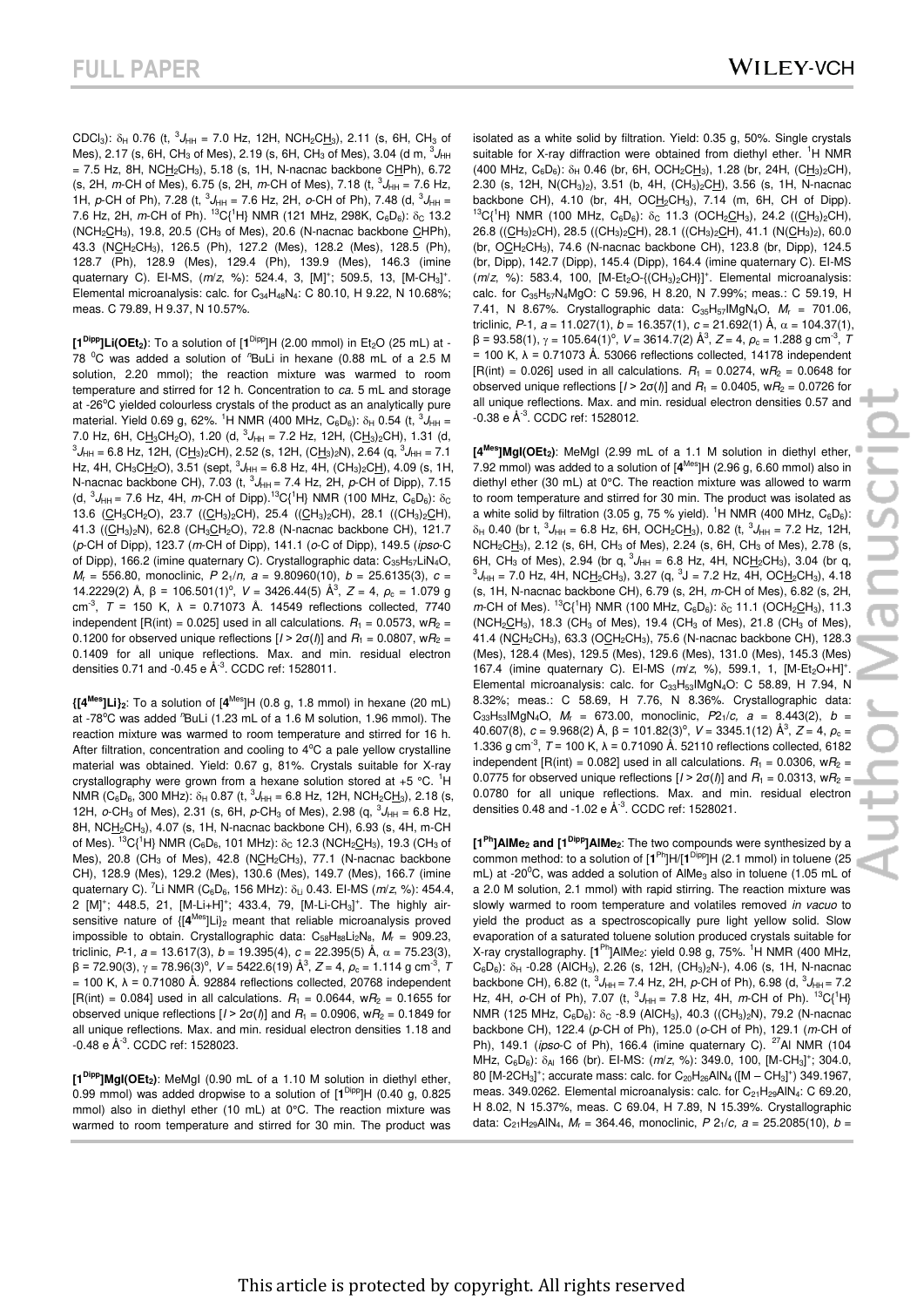9.3862(3),  $c = 18.8139(7)$  Å,  $β = 110.086(4)<sup>o</sup>$ ,  $V = 4180.3(3)$  Å<sup>3</sup>,  $Z = 8$ ,  $ρ_c$ = 1.158 g cm<sup>-3</sup>,  $T = 150$  K,  $λ = 1.54184$  Å. 30632 reflections collected, 8099 independent  $[R(int) = 0.109]$  used in all calculations.  $R_1 = 0.0953$ ,  $wP_2 = 0.2725$  for observed unique reflections  $[1 > 2\sigma(\Lambda)]$  and  $R_1 = 0.1097$ ,  $wP_2$  = 0.2930 for all unique reflections. Max. and min. residual electron densities 0.69 and -0.65 e Å-3. CCDC ref: 1528015. **[1Dipp]AlMe2**: yield 0.94 g, 84%. <sup>1</sup>H NMR (500 MHz, C<sub>6</sub>D<sub>6</sub>):  $\delta_H$  -0.28 (AlCH<sub>3</sub>), 1.24 (d,  $\delta_{HH}$  = 6.7 Hz, 12H, (C<u>H<sub>3</sub>)</u><sub>2</sub>CH), 1.40 (d, <sup>3</sup>J<sub>HH</sub> = 6.7 Hz, 12H, (C<u>H<sub>3</sub>)</u><sub>2</sub>CH), 2.27 (s, 12H, (CH<sub>3</sub>)<sub>2</sub>N), 3.57 (sept,  ${}^{3}J_{HH}$  = 6.7 Hz, 4H, (CH<sub>3</sub>)<sub>2</sub>CH), 3.83 (s, 1H, Nnacnac backbone CH), 7.16-7.20 (6H, aromatic CH). <sup>13</sup>C{<sup>1</sup>H} NMR (125 MHz,  $C_6D_6$ ):  $\delta_C$  -8.09 (AICH<sub>3</sub>), 24.1 ((CH<sub>3</sub>)<sub>2</sub>CH), 26.7 ((CH<sub>3</sub>)<sub>2</sub>CH), 28.4 ((CH3)2CH), 41.0 ((CH3)2N), 76.5 (N-nacnac backbone CH), 124.7 (*p*-CH of Dipp), 125.5 (*m*-CH of Dipp), 142.8 (*ipso*-C of Dipp), 144.5 (*o*-C of Dipp), 166.8 (imine quaternary C). <sup>27</sup>Al NMR (104 MHz, C<sub>6</sub>D<sub>6</sub>): δ<sub>Al</sub> 157 (br). EI-MS:  $(m/z, %)$ : 517.4, 40  $[M-CH<sub>3</sub>]<sup>+</sup>$ ; accurate mass: calc. for C<sub>32</sub>H<sub>50</sub>AlN<sub>4</sub> ([M-CH<sub>3</sub>]<sup>+</sup>) 517.3851, meas. 517.3889. Elemental microanalysis: calc. for  $C_{33}H_{53}AlN_4$ : C 74.39, H 10.03, N 10.52%, meas. C 74.59, H 10.04, N 10.44%. Crystallographic data: C<sub>33</sub>H<sub>53</sub>AlN<sub>4</sub>, *M<sub>r</sub>* = 532.79, monoclinic, *P* 21/*c, a* = 17.3795(3), *b* = 9.8573(1), *c* = 19.1009(3) Å, β = 101.2023(6)<sup>o</sup>, *V* = 3209.92(8) Å<sup>3</sup>, *Z* = 4, *ρ*<sub>c</sub> = 1.102 g cm<sup>-3</sup>, *T* = 150 K,  $\lambda$  = 0.71073 Å. 13688 reflections collected, 7303 independent [R(int) = 0.042] used in all calculations.  $R_1 = 0.0470$ ,  $wR_2 = 0.0988$  for observed unique reflections  $[I > 2\sigma(I)]$  and  $R_1 = 0.0871$ ,  $wR_2 = 0.1401$  for all unique reflections. Max. and min. residual electron densities 0.55 and -0.52 e  $\AA$ <sup>-3</sup>. CCDC ref: 1528009.

**[1Ph]SnCl, [1Xyl]SnCl and [1Dipp]SnCl**: The three compounds were prepared by a common method. A solution of  $[1^R]H$  (1.0 mmol, R = Ph, Xyl, Dipp) in toluene (25 mL) was treated with <sup>n</sup>BuLi (1.05 equiv.) at - $78^{\circ}$ C, and the reaction mixture warmed slowly to room temperature and stirred for 2 h. The resulting solution was added to a toluene solution (10 mL) containing  $SnCl<sub>2</sub>$  (1.05 equiv.) at -78°C, and the resulting mixture warmed to room temperature with stirring. After 12 h, volatiles were removed *in vacuo*, and the resulting residue washed with cold hexane to yield the product as near-white spectroscopically pure solid in each case. X-ray quality crystals were obtained from a solution in toluene layered with hexane and stored at -26°C. [1<sup>Ph</sup>]SnCI: Yield 0.51 g, 69%. <sup>1</sup>H NMR (400 MHz,  $C_6D_6$ ):  $\delta_H$  2.29 (s, 12H, (CH<sub>3</sub>)<sub>2</sub>N-), 4.25 (s, 1H, N-nacnac backbone CH), 6.77 (t,  $^3J_{HH}$  = 7.0 Hz, 2H, *p*-CH of Ph), 6.84 (d,  $^3J_{HH}$  = 8.0 Hz, 4H, *o*-CH of Ph), 7.01 (t, <sup>3</sup> *J*HH = 7.6 Hz, 4H, *m*-CH of Ph). <sup>13</sup>C{<sup>1</sup>H} NMR (100 MHz,  $C_6D_6$ ):  $\delta_c$  40.6 ((CH<sub>3</sub>)<sub>2</sub>N-), 82.9 (N-nacnac backbone CH), 122.3 (*p*-CH of Ph), 123.6 (*o*-CH of Ph), 129.9 (*m*-CH of Ph), 148.9 ( $\mu$ pso-C of Ph), 165.1 (imine quaternary C),  $^{119}$ Sn NMR (186 MHz, C<sub>6</sub>D<sub>6</sub>);  $\delta_{\text{Sn}}$ -169 ppm. EI-MS (m/z, %): 462.1, 6, [M]<sup>+</sup>; 426.1, 2 [M-Cl]<sup>+</sup>; accurate mass: calc. for C<sub>19</sub>H<sub>23</sub>CIN<sub>4</sub>Sn ([M]<sup>+</sup>) 462.0633, meas. 462.0678. Crystallographic data: C19H23ClN4Sn, *M*r = 461.56, triclinic, *P*-1*, a* = 8.6350(2), *b* = 9.3350(3), *c* = 13.8133(5) Å, α = 104.8910(12), β = 100.1742(12), γ = 105.6759(15), *V* = 999.15(6) Å<sup>3</sup>, *Z* = 2, *ρ*<sub>c</sub> = 1.534 g cm<sup>-3</sup>, *T* = 150 K,  $\lambda$  = 0.71073 Å. 23131 reflections collected, 4552 independent  $[R(int) = 0.034]$  used in all calculations.  $R_1 = 0.0386$ ,  $wR_2 =$ 0.0696 for observed unique reflections  $[I > 2\sigma(l)]$  and  $R_1 = 0.0561$ ,  $wR_2 =$ 0.0878 for all unique reflections. Max. and min. residual electron densities 1.77 and -1.24 e Å-3. CCDC ref: 1528017. **[1Xyl]SnCl**: Yield: 0.41 g, 59%. <sup>1</sup>H NMR (400 MHz,  $C_6D_6$ ):  $\delta_H$  2.02 (s, 6H, CH<sub>3</sub> of Xyl), 2.21 (s, 12H, (CH3)2N), 2.77 (s, 6H, CH3 of Xyl), 4.01 (s, 1H, N-nacnac backbone CH), 7.01 – 6.84 (overlapping m, 6H, *p*- and *m*-CH of Xyl). <sup>13</sup>C{<sup>1</sup>H} NMR (101 MHz, C<sub>6</sub>D<sub>6</sub>):  $\delta$ <sub>C</sub> 19.4, 21.9 (CH<sub>3</sub> of Xyl), 40.2 ((CH<sub>3</sub>)<sub>2</sub>N), 79.6 (N-nacnac backbone CH), 124.2 (*p*-CH of xyl), 129.2, 130.1 (*m*-CH of Xyl), 133.5, 133.6 (*o*-C of Xyl), 146.2 (*ipso*-C of Xyl), 165.5 (imine quaternary C). El-MS (m/z, %): 510, 100, [M]<sup>+</sup>; accurate mass: calc. for  $C_{23}H_{31}$ CIN $4^{112}$ Sn 510.1285, meas. 510.1264. Crystallographic data:  $C_{23}H_{31}CIN_4Sn$ ,  $M_r = 517.67$ , orthorhombic,  $P 2_12_12_1$ ,  $a = 9.2745(1)$ ,  $b =$ 11.9112(1), *c* = 21.0381(2) Å, *V* = 2324.09(4) Å<sup>3</sup>, *Z* = 4, *ρ*<sub>c</sub> = 1.479 g cm<sup>-3</sup>, *T* = 150 K, λ = 0.71073 Å. 5289 reflections collected, 5289 independent

 $[R(int) = 0.000]$  used in all calculations.  $R_1 = 0.0218$ ,  $wR_2 = 0.0468$  for observed unique reflections  $[I > 2\sigma(I)]$  and  $R_1 = 0.0246$ ,  $wR_2 = 0.0492$  for all unique reflections. Max. and min. residual electron densities 0.53 and -0.51 e Å-3. CCDC ref: 1528019. **[1Dipp]SnCl**: Yield 0.52 g, 78%. <sup>1</sup>H NMR  $(400 \text{ MHz}, C_6D_6)$ :  $\delta_H$  1.11 (d,  $^3J_{HH} = 6.8 \text{ Hz}, 12H, (C\underline{H}_3)_2CH$ -), 1.13 (d,  ${}^{3}J_{HH}$  = 6.4 Hz, 12H, (C<u>H<sub>3</sub>)</u><sub>2</sub>CH-), 1.28 (d,  ${}^{3}J_{HH}$  = 6.4 Hz, 12H, (C<u>H<sub>3</sub>)</u><sub>2</sub>CH-), 1.59 (d,  ${}^{3}J_{HH}$  = 6.8 Hz, 12H, (CH<sub>3</sub>)<sub>2</sub>CH-), 2.24 (s, 12H, (CH<sub>3</sub>)<sub>2</sub>N-), 3.02  $(s$ ept,  ${}^{3}J_{HH}$  = 6.7 Hz, 2H,  $(CH_{3})_{2}CH_{7}$ ), 4.03 (s, 1H, N-nacnac backbone CH), 4.47 (sept,  ${}^{3}J_{HH}$  = 6.7 Hz, 2H, (CH<sub>3</sub>)<sub>2</sub>CH-), 7.05-7.15 (6H, aromatic CH).<sup>13</sup>C{<sup>1</sup>H} NMR (100 MHz, C<sub>6</sub>D<sub>6</sub>):  $\delta$ <sub>C</sub> 24.0 ((CH<sub>3</sub>)<sub>2</sub>CH-), 24.2 ((CH<sub>3</sub>)<sub>2</sub>CH-), 27.0 ((CH<sub>3</sub>)<sub>2</sub>CH-), 28.3 ((CH<sub>3</sub>)<sub>2</sub>CH-), 28.3 ((CH<sub>3</sub>)<sub>2</sub>CH-), 28.4 ((CH<sub>3</sub>)<sub>2</sub>CH-), 41.3 (CH<sub>3</sub>)<sub>2</sub>N-), 79.9 (N-nacnac backbone CH), 124.5, 125.5, 126.3, 142.1, 144.5, 145.5 (aromatic C), 165.9 (imine quaternary C). <sup>119</sup>Sn NMR (186 MHz, C<sub>6</sub>D<sub>6</sub>): δ<sub>Sn</sub> -192 ppm. EI-MS: (*m*/z, %): 630.3, 3 [M]<sup>+</sup>; 587.2, 30 [M-NMe<sub>2</sub>]<sup>+</sup>; accurate mass: calc. for  $C_{31}H_{47}CIN_4^{116}Sn$  (M<sup>+</sup>) 626.2507, meas. 626.2506. Crystallographic data: C31H47ClN4Sn, *M*r = 629.88, monoclinic, *C* 2/*c, a* = 34.9244(8), *b* = 9.8094(3), *c* = 19.5389(4) Å, β = 112.4405(14)<sup>o</sup>,  $V = 6186.9(3)$  Å<sup>3</sup>,  $Z = 8$ ,  $\rho_c = 1.352$  g cm<sup>-3</sup>,  $T = 150$  K, λ = 0.71073 Å. 36739 reflections collected, 7035 independent  $[R(int) = 0.066]$ used in all calculations.  $R_1 = 0.0440$ ,  $wR_2 = 0.0714$  for observed unique reflections  $[I > 2\sigma(I)]$  and  $R_1 = 0.0932$ ,  $wR_2 = 0.1046$  for all unique reflections. Max. and min. residual electron densities 2.57 and -2.09 e  $\AA$ <sup>-3</sup>. CCDC ref: 1528013. CHN microanalysis measurements on the compounds  $[1^R]$ SnCl (R = Ph, Xyl, Dipp) – even those using single crystalline samples – gave reproducibly low C analysis, while giving acceptable data in each case for H and N.

**[1Dipp]SnH**: To a toluene solution (30 mL) of [**1** Dipp]SnCl (0.5 g, 0.8 mmol) at  $-78^{\circ}$ C was added a 1.0 M solution of KIHBEt<sub>3</sub>] in THE (1.05 equiv.) over a period of 5 min. The reaction mixture was warmed to room temperature and stirred for an additional 3 h before volatiles were removed *in vacuo*. The residual solid was extracted into cold hexane; storage at  $-26^{\circ}$ C produced light yellow crystals suitable for X-ray crystallography. Yield: 0.066 g, 14%. <sup>1</sup>H NMR (400 MHz,  $C_6D_6$ ):  $\delta_H$  1.19  $(d, {}^{3}J_{HH} = 6.3$  Hz, 12H,  $(CH3)<sub>2</sub>CH<sup>2</sup>$ , 1.21  $(d, {}^{3}J_{HH} = 6.8$  Hz, 12H,  $(CH<sub>3</sub>)<sub>2</sub>CH-$ ), 1.27 (d,  $<sup>3</sup>J<sub>HH</sub> = 6.8$  Hz, 12H, (C $H<sub>3</sub>)<sub>2</sub>CH-$ ), 1.54 (d,  $<sup>3</sup>J<sub>HH</sub> = 6.8$ </sup></u></sup> Hz, 12H, (CH<sub>3</sub>)<sub>2</sub>CH-), 2.28 (s, 12H, (CH<sub>3</sub>)<sub>2</sub>N-), 3.30 (sept, <sup>3</sup>J<sub>HH</sub> = 6.8 Hz, 2H, (CH<sub>3</sub>)<sub>2</sub>CH-), 3.72 (sept, <sup>3</sup>J<sub>HH</sub> = 6.7 Hz, 2H, (CH<sub>3</sub>)<sub>2</sub>CH-), 4.02 (s, 1H, N-nacnac backbone CH), 7.08-7.16 (6H, aromatic CH), 13.42 (s, 1H,  $SnH$ ).<sup>13</sup>C{<sup>1</sup>H} NMR (100 MHz, C<sub>6</sub>D<sub>6</sub>):  $\delta$ <sub>C</sub> 23.9 ((CH<sub>3</sub>)<sub>2</sub>CH-), 24.1  $((CH<sub>3</sub>)<sub>2</sub>CH<sub>-</sub>), 26.7 ((CH<sub>3</sub>)<sub>2</sub>CH<sub>-</sub>), 27.8 ((CH<sub>3</sub>)<sub>2</sub>CH<sub>-</sub>), 28.3 ((CH<sub>3</sub>)<sub>2</sub>CH<sub>-</sub>), 28.4$ ((CH<sub>3</sub>)<sub>2</sub>CH-), 41.5 ((CH<sub>3</sub>)<sub>2</sub>N-), 78.8 (N-nacnac backbone CH), 124.4, 124.7, 125.5, 143.8, 144.3, 145.3 (aromatic C), 167.0 (imine quaternary C).  $^{119}$ Sn NMR (186 MHz, C<sub>6</sub>D<sub>6</sub>):  $\delta_{Sn}$  -18 ppm. EI-MS: (m/z, %): 595.0, weak [M-H]<sup>+</sup>. Crystallographic data: C<sub>31</sub>H<sub>48</sub>SnN<sub>4</sub>, M<sub>r</sub> = 594.43, monoclinic, *P*  $2<sub>1</sub>/c$ , *a* = 12.4032(4), *b* = 17.2188(5), *c* = 15.4106(4) Å, β = 103.675(3)<sup>o</sup>,  $V = 3197.92(17)$  Å<sup>3</sup>,  $Z = 4$ ,  $ρ_c = 1.235$  g cm<sup>-3</sup>,  $T = 150$  K,  $λ = 1.54180$  Å. 18662 reflections collected, 6621 independent [R(int) = 0.064] used in all calculations.  $R_1 = 0.0634$ ,  $wR_2 = 0.1622$  for observed unique reflections [*I*  $> 2\sigma(l)$ ] and  $R_1 = 0.0728$ , w $R_2 = 0.1740$  for all unique reflections. Max. and min. residual electron densities 2.61 and  $-3.07$  e  $\AA^{-3}$ . CCDC ref: 1528014.

**{[1Dipp]Yb(-I)}2**: To a stirred solution of [**1** Dipp]H (0.439 g, 0.92 mmol) in toluene (10 mL) was added KCH<sub>2</sub>Ph (0.120 g, 0.92 mmol). A white precipitate started to form immediately and after stirring overnight at room temperature a very thick white suspension was formed. At this point, volatiles were removed *in vacuo*, and solid YbI<sub>2</sub>(thf)<sub>2</sub> (0.527 g, 0.92) mmol) added, followed by thf (20 mL). The reaction mixture was stirred at room temperature for 12 h, producing a dark brown-red suspension. Volatiles were again removed *in vacuo,* and the residue extracted with warm benzene ( $3 \times 10$  mL). The filtrate was slowly evaporated under reduced pressure until only about 1 mL of liquid remained. The very dark brown mother liquor was decanted via a cannula and the crystalline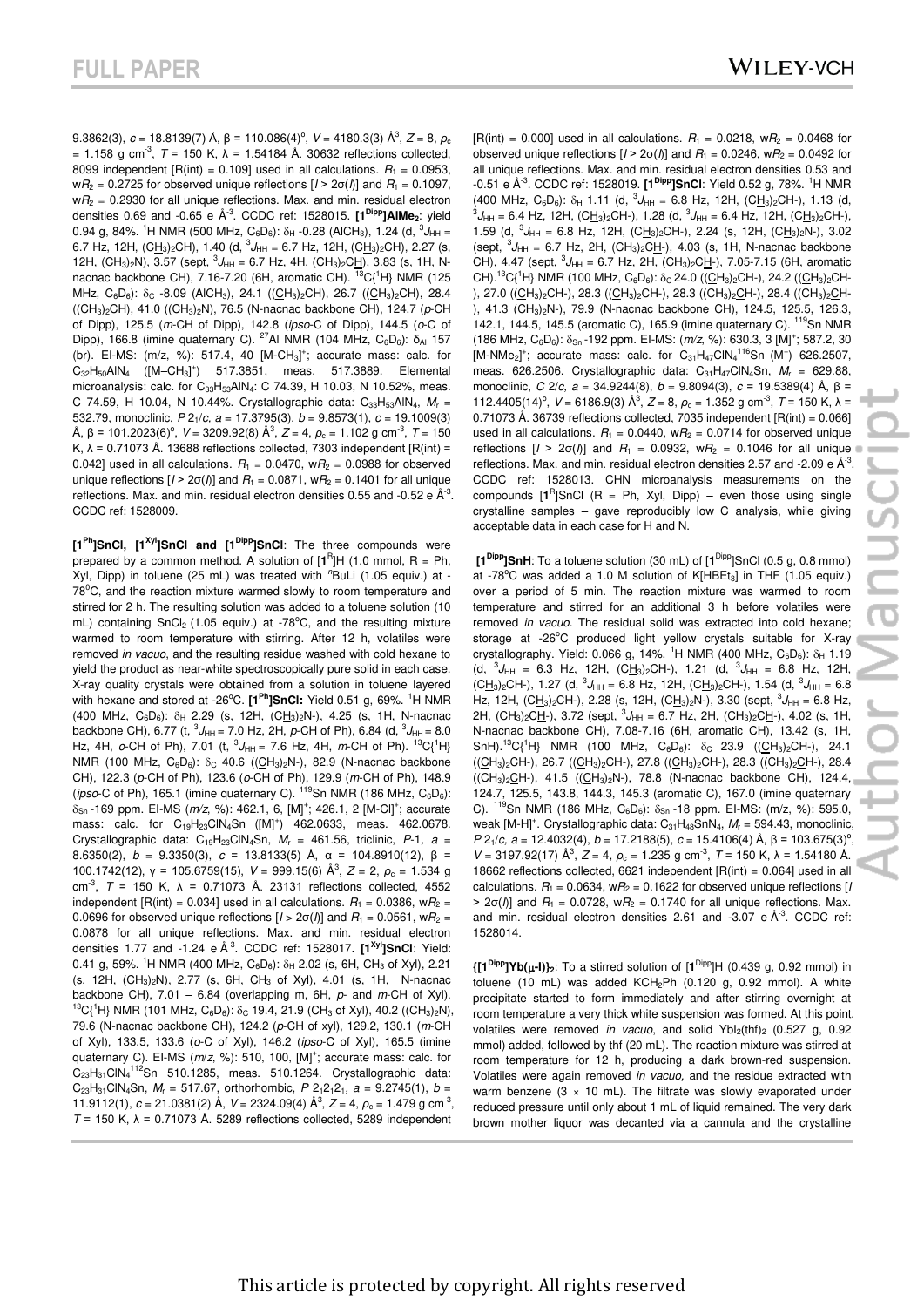residue was washed with a small amount of cold benzene. Drying under vacuum yielded maroon crystals of [1<sup>Dipp</sup>]Yb(µ-I)(THF). Yield: 0.34 g, 0.40 mmol, 43%. <sup>1</sup>H NMR (C<sub>6</sub>D<sub>6</sub>, 400 MHz):  $\delta_H$  0.94 (br s, 4H, CH<sub>2</sub> of THF), 1.38 (d,  ${}^{3}J_{HH}$  = 6.7 Hz, 12H, (CH<sub>3</sub>)<sub>2</sub>CH-), 1.41 (d,  ${}^{3}J_{HH}$  = 6.7 Hz, 12H,  $(CH_3)_2$ CH-), 2.49 (s, 12H,  $(CH_3)_2$ N-), 3.41 (br sept,  ${}^3J_{HH}$  = ca. 7 Hz, 4H,  $(CH_3)_2CH-$ ), 3.68 (br s, 4H, OCH<sub>2</sub> of THF), 3.80 (s, 1H, N-nacnac backbone CH), 7.02 (t,  ${}^{3}$ *J*<sub>HH</sub> = 7.6 Hz, 2H, *p*-CH of Dipp), 7.16 (m, 4H, *m*-CH of Dipp + C<sub>6</sub>D<sub>5</sub>H). <sup>13</sup>C{<sup>1</sup>H} NMR (C<sub>6</sub>D<sub>6</sub>, 100 MHz):  $\delta$  162.9 (imine quaternary C), 147.5 (*ipso*-C of Dipp), 139.9 (*o*-C of Dipp), 124.3 (*m*-CH of Dipp), 122.0 (*p*-CH of Dipp), 74.2 (N-nacnac backbone CH), 69.7  $(OCH_2$  of THF), 40.7 (( $CH_3$ )<sub>2</sub>N-), 29.2 (( $CH_3$ )<sub>2</sub> $CH$ -), 26.5 (( $CH_3$ )<sub>2</sub> $CH$ -), 24.9 (CH<sub>2</sub> of THF), 24.0 (CHMe<sub>2</sub>). Although single crystals of this material could not be obtained, removal of THF was possible at elevated temperatures to give samples of the donor-free dimer suitable for X-ray crystallography. A sample of  $[1^{Dipp}]Yb(\mu-1)(THF)$  (0.149 g, 0.175 mmol) was heated slowly with a heat-gun under full vacuum. At ~80  $\degree$ C the vacuum gauge showed vapour evolution, which continued over a period of 2 h with the temperature in the range of 80 to 90  $^{\circ}$ C. The originally maroon crystals turned into a red-orange material, and a small amount of [**1** Dipp]H sublimed. The product was extracted with benzene (4 mL), the red-orange solution decanted from a small amount of pale precipitate and slowly evaporated at room temperature almost to dryness producing large red crystals of  $\{[\mathbf{1}^{\text{Dipp}}]Yb(\mu-1)\}_2$  (suitable for crystallography) which were washed with a small amount of benzene and dried *in vacuo*. Yield: 0.105 g, 77%. <sup>1</sup>H NMR (C<sub>6</sub>D<sub>6</sub>, 400 MHz):  $\delta_H$  1.32 (d,  ${}^3J_{HH}$  = 6.7 Hz, 12H,  $(CH_3)_2$ CH-), 1.33 (d,  ${}^3J_{HH}$  = 6.7 Hz, 12H,  $(CH_3)_2$ CH-), 2.42 (s, 12H,  $(CH_3)_2N$ -), 3.19 (sept,  ${}^3J_{HH} = 6.7$  Hz, 4H,  $(CH_3)_2CL$ -), 3.71 (s, 1H, Nnacnac backbone CH), 6.98 (t,  ${}^{3}J_{HH}$  = 7.6 Hz, 2H, p-CH of Dipp), 7.11 (d,  $^3J_{\rm{HH}}$  = 7.6 Hz, 4H, *m*-CH of Dipp).  $^{13}$ C{<sup>1</sup>H} NMR (C<sub>6</sub>D<sub>6</sub>, 100 MHz):  $\delta_{\rm{C}}$  22.8  $((CH<sub>3</sub>)<sub>2</sub>CH<sup>-</sup>), 25.6 ((CH<sub>3</sub>)<sub>2</sub>CH<sup>-</sup>), 29.8 ((CH<sub>3</sub>)<sub>2</sub>CH<sup>-</sup>), 40.0 ((CH<sub>3</sub>)<sub>2</sub>N<sup>-</sup>), 71.2$ (N-nacnac backbone CH), 121.8 (*p*-CH of Dipp), 124.0 (*m*-CH of Dipp), 138.7 (*o*-C of Dipp), 146.2 (*ipso*-C of Dipp), 161.8 (imine quaternary C). Elemental microanalysis: calc. for  $C_{31}H_{47}N_4Yb$ : C 48.00, H 6.11, N 7.22%, meas. C 47.89, H 6.04, N 7.09%. Crystallographic data: C62H94I2N8Yb<sup>2</sup> *M*<sup>r</sup> = 1551.37, monoclinic, *P* 21/*n, a* = 20.2293(6), *b* = 17.2389(4), *c* = 20.7063(6) Å, β = 114.666(4)<sup>o</sup>, *V* = 6562.1(4) Å<sup>3</sup>, *Z* = 4, *ρ*<sub>c</sub> = 1.570 g cm<sup>-3</sup>, *T* = 150 K, λ = 1.54180 Å. 39921 reflections collected, 13613 independent  $[R(int) = 0.043]$  used in all calculations.  $R_1 = 0.0419$ ,  $wR_2 =$ 0.0994 for observed unique reflections  $[I > 2\sigma/\hbar]$  and  $R_1 = 0.0531$ , w $R_2 =$ 0.1082 for all unique reflections. Max. and min. residual electron densities  $3.12$  and  $-2.44$  e  $\AA$ <sup>-3</sup>. CCDC ref: 1528007.

**[1Dipp]2Yb**: To a mixture of [**1** Dipp]K (prepared *in situ* from [**1** Dipp]H (0.104 g, 0.22 mmol) and KCH2Ph (0.029 g, 0.22 mmol) in toluene and dried *in*   $vacuo$ ) and  $[1^{Dipp}]Yb(\mu-l)(THF)$  (0.185 g, 0.22 mmol) was added THF (ca. 5 mL) by vacuum transfer. The mixture was warmed to 55  $\degree$ C and agitated by hand until a dark brown suspension was formed. At this point, volatiles were removed *in vacuo*, and the residue extracted with benzene (2 mL) and transferred into a crystallisation tube. After drying *in vacuo*, hexane (ca. 2 mL) was vacuum transferred into the tube, which was then sealed. After gentle warming, the resulting dark brown solution was decanted from the accompanying grey precipitate into the second part of the tube, concentrated (to form viscous oil) and stored in a freezer at -30°C for 2 d. This led to the formation of colourless crystals of [1<sup>Dipp</sup>]H and nearly black crystals of [**1** Dipp]2Yb, which were washed with hexane (once crystallised it was poorly soluble in this solvent) and dried *in vacuo*. Yield: 0.095 g, 0.084 mmol, 38%. <sup>1</sup>H NMR (C<sub>6</sub>D<sub>6</sub>, 400 MHz):  $\delta_H$  0.42 (d,  ${}^{3}J_{HH}$  = 6.7 Hz, 3H, (CH<sub>3</sub>)<sub>2</sub>CH-), 0.60 (d,  ${}^{3}J_{HH}$  = 6.7 Hz, 3H, (CH<sub>3</sub>)<sub>2</sub>CH-), 1.02 (d,  ${}^{3}J_{HH}$  = 6.7 Hz, 3H, (CH<sub>3</sub>)<sub>2</sub>CH-), 1.05 (d,  ${}^{3}J_{HH}$  = 6.7 Hz, 3H,  $(CH_3)_2$ CH-), 1.17 (m, 15H,  $(CH_3)_2$ CH-), 1.20 (d,  ${}^3J_{HH}$  = 6.7 Hz, 3H,  $(CH_3)_2CH$ -), 1.23 (d,  ${}^3J_{HH}$  = 6.7 Hz, 3H,  $(CH_3)_2CH$ -), 1.29 (d,  ${}^3J_{HH}$  = 6.7 Hz, 3H, (C<u>H3)</u><sub>2</sub>CH-), 1.35 (d, <sup>3</sup>J<sub>HH</sub> = 6.7 Hz, 3H, (C<u>H3</u>)<sub>2</sub>CH-), 1.42 (d, <sup>3</sup>J<sub>HH</sub> = 6.7 Hz, 3H, (CH<sub>3</sub>)<sub>2</sub>CH-), 1.47 (d,  ${}^{3}J_{HH}$  = 6.7 Hz, 3H, (CH<sub>3</sub>)<sub>2</sub>CH-), 1.53 (d,  ${}^{3}J_{HH}$  = 6.7 Hz, 3H, (CH<sub>3</sub>)<sub>2</sub>CH-), 2.24 (br s, 3H, (CH<sub>3</sub>)<sub>2</sub>N-), 2.35 (s, 3H,

 $(CH<sub>3</sub>)<sub>2</sub>N-$ ), 2.40 (two s, 12H, (CH<sub>3</sub>)<sub>2</sub>N-), 2.83 (br s, 3H, (CH<sub>3</sub>)<sub>2</sub>N-), 2.85-3.02 (overlapping septets, 4H,  $(CH_3)_2CH$ -), 3.06 (sept,  ${}^3J_{HH}$  = 6.7 Hz, 1H,  $(CH_3)_2CH$ -), 3.11 (br s, 3H,  $(CH_3)_2N$ -), 3.24 (sept,  ${}^3J_{HH} = 6.7$  Hz, 1H,  $(CH_3)_2CH$ -), 3.26 (s, 1H, N-nacnac backbone CH), 3.37 (sept,  ${}^3J_{HH} = 6.7$ Hz, 1H, (CH<sub>3</sub>)<sub>2</sub>CH-), 3.64 (sept,  ${}^{3}J_{HH}$  = 6.7 Hz, 1H, (CH<sub>3</sub>)<sub>2</sub>CH-), 6.75 (d,  ${}^{3}J_{HH}$  = 7.6 Hz, 1H, *m*-CH of Dipp), 6.86 (t,  ${}^{3}J_{HH}$  = 7.6 Hz, 1H, *p*-CH of Dipp), 6.90-7.19 (m, 8H, CH of Dipp), 7.32 (d,  ${}^{3}J_{HH}$  = 7.6 Hz, 1H, *m*-CH of Dipp), 7.36 (d,  ${}^{3}J_{HH}$  = 7.6 Hz, 1H, *m*-CH of Dipp). <sup>13</sup>C{<sup>1</sup>H} NMR (C<sub>6</sub>D<sub>6</sub>, 100 MHz): δ<sub>C</sub> 21.5, 22.2, 22.4, 23.6, 24.1, 24.3, 24.4, 24.4, 24.5, 24.8, 25.9, 26.1, 26.2, 27.5 ((CH<sub>3</sub>)<sub>2</sub>CH-), 27.3, 28.3, 28.5, 28.6, 29.0, 29.3, 30.0, 30.2 ((CH<sub>3</sub>)<sub>2</sub>CH-), 39.8, 40.4, 40.7, 41.3, 41.8, 43.0 ((CH<sub>3</sub>)<sub>2</sub>N-), 66.2, 67.2 (N-nacnac backbone CH), 121.3, 121.5, 121.8, 122.4, 122.5, 123.6, 123.6, 123.8, 124.3, 124.5, 124.8, 125.2 (CH of Dipp); 137.6, 139.0, 139.2, 139.3, 139.5, 139.8, 134.0, 140.1 (*o*-C of Dipp); 146.1, 147.4, 148.0 (*ipso*-C of Dipp); 161.9, 162.9, 163.2 (imine quaternary C). A sample of  $[1^{Dipp}]_2$ Yb for X-ray crystallography was prepared from  $[1^{Dipp}]K$  $(0.051 \text{ g}, 0.099 \text{ mmol})$  and  $Ybl_2(thf)_2$   $(0.020 \text{ g}, 0.035 \text{ mmol})$  using a similar procedure. Crystallographic data: C<sub>62</sub>H<sub>94</sub>N<sub>8</sub>Yb, M<sub>r</sub> = 1124.52. orthorhombic, *P* 212121*, a* = 14.3829(1), *b* = 15.0030(1), *c* = 27.5152(2) Å,  $V = 5937.41(7)$  Å<sup>3</sup>,  $Z = 4$ ,  $ρ_c = 1.258$  g cm<sup>-3</sup>,  $T = 150$  K,  $λ = 1.54180$  Å. 70955 reflections collected, 12348 independent  $[R(int) = 0.025]$  used in all calculations.  $R_1 = 0.0167$ ,  $wR_2 = 0.0431$  for observed unique reflections  $[I > 2\sigma(I)]$  and  $R_1 = 0.0173$ ,  $wR_2 = 0.0434$  for all unique reflections. Max. and min. residual electron densities 0.30 and -0.43 e  $\mathring{A}^3$ . CCDC ref: 1528008.

#### **Crystallography**

Diffraction data were collected using a Nonius Kappa CCD or Oxford Diffraction (Agilent) SuperNova diffractometer at 150 K; data were reduced using either DENZO, SCALEPACK or CrysAlisPro, and the structures were solved with either SIR92, SuperFlip or SHELXT and refined with full-matrix least squares within CRYSTALS or SHELXL-2014, as described in the CIF.<sup>[21]</sup> Complete details of the X-ray analyses have been deposited at The Cambridge Crystallographic Data Centre (CCDC 1528007-1528025).

#### **Computational Method**

Geometry optimization were performed using the Amsterdam Density Functional (ADF) 2014 software package. Calculations were performed using the Vosko-Wilk-Nusair local density approximation with exchange from Becke, and correlation correction from Perdew, and 3-dimension dispersion effect (BP86-D3).<sup>[22]</sup> Slater-type orbitals (STOs) were used for the triple zeta basis set with an additional set of polarization functions (TZP). The full-electron basis set approximation was applied with no molecular symmetry. General numerical quality was good. Run files for each of the calculations are included in the SI.

#### **Acknowledgements**

We acknowledge funding from the Jardine Foundation (DCHD), the EPSRC (AP, grant number EP/L025000/1), EU Marie Curie program (ELK, grant number PIEF-GA-2013-626441) and the ARC (CJ, AS, SA). We also thanks Drs Jesus Campos and Rémi Tirfoin for additional crystallography, and Reike Clauss for additional synthetic work.

[1] For early references, see: a) W. Bradley, I. Wright, *J. Chem. Soc.* **1956**, 640-648; b) J. E. Parks, R. H. Holm, *Inorg. Chem*. **1968**, *7*, 1408–1416; c) S. G. McGeachin, *Can. J. Chem.* **1968**, *46*, 1903–1912; d) C. L.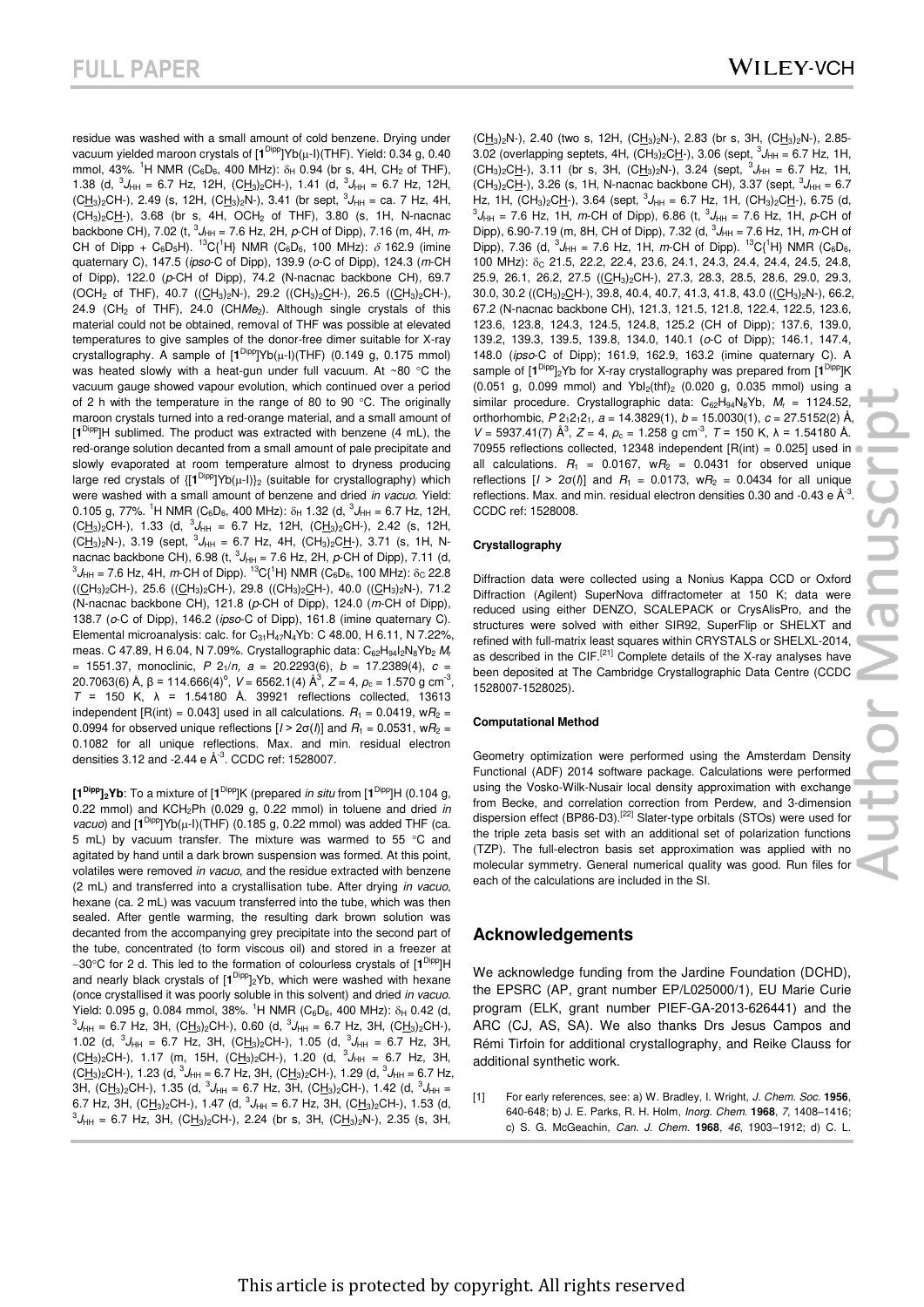Honeybourne, G. A. Webb, *Chem. Commun. (London)* **1968**, 739-740; e) R. Bonnett, D. C. Bradley, K. J. Fisher, *Chem. Commun*. **1968**, 886- 887.

- [2] L. Bourget-Merle, M. F. Lappert, J. R. Severn, *Chem. Rev.* **2002**, *102*, 3031-3066.
- [3] See, for example: a) M. S .Hill, P. B. Hitchcock, R. Pongtavornpinyo, *Science* **2006**, *311*, 1904-1907; b) S. P. Green, C. Jones, A. Stasch, *Science* **2007**, 318, 1754-1757; c) M. M. Rodriguez, E. Bill, W. W. Brenessel, P. L Holland, *Science* **2011**, *334*, 780-783.
- [4] For selected recent reviews encompassing aspects of Nacnac chemistry, see: a) M. Asay, C. Jones, M. Driess, *Chem. Rev.* **2011**, *111*, 354-396; b) Y. Tsai, *Coord. Chem. Rev*. **2012**, *256*, 722; c) C. Chen, S. M. Bellows, P. L. Holland, *Dalton Trans.* **2015**, *44*, 16654-16670; d) C. Camp, J. Arnold, *Dalton Trans*. **2016**, *45*, 14462-14498.
- [5] See, for example: a) D. T. Carey, E. K. Cope-Eatough, E. Vilapana-Mafé, F. S. Mair, R. G. Pritchard, J. E. Warren, R. J. Woods, *Dalton Trans.* **2003**, 1083-1093; b) Y. Cheng, D. J. Doyle, P. B. Hitchcock, M. F. Lappert; *Dalton Trans.* **2006**, 4449-4460; c) M. P. Romero-Fernández, M. Ávalos, R. Babiano, P. Cintas, J. L. Jiménez, M. E. Light, J. C. Palacios, *Org. Biomol. Chem.* **2014**, 12, 8997-9010. C<sub>6</sub>F<sub>5</sub> groups have also been employed as electron-withdrawing N-aryl groups: D. Vidovic, J. N. Jones, J. A. Moore, A. H. Cowley, *Z. Anorg. Allg. Chem.*  **2005**, *631*, 2888-2892.
- [6] C. Jones, *Coord. Chem. Rev.* **2010**, *254*, 1273-1289.
- [7] P. T. K. Lee, Masters Thesis, St. Mary's University, Halifax, Canada, 2009.
- [8] a) Z. Janousek, H. G. Viehe, *Angew. Chem., Int. Ed. Engl.* **1971**, *10*, 574-575; b) S. Brenner, H. G. Viehe, *Tetrahedron Lett.* **1976**, *17*, 1617- 1620.
- [9] See also: a) A. Albers, T. Bayer, S. Demeshko, S. Dechert, F. Meyer, *Chem.-Eur. J.* **2013**, *19*, 10101-10106. For a very recent example of a cationic carbene featuring a related backbone, see: b) V. Regnier, Y. Planet, C.E. Moore, J. Pecaut, C. Philouze, D. Martin, *Angew. Chem. Int. Ed.* **2017**, *56*, 1031-1035.
- [10] M. Stender, R. J. Wright, B. E. Eichler, J. Prust, M. M. Olmstead, H. W. Roesky, P. P. Power, *Dalton Trans.* **2001**, 3465-3469.
- [11] J. Emsley in *The Elements* 3rd edition, Clarendon Press, Oxford, **1998**.
- [12] J. Feldman, S. J. McLain, A. Parthasarathy, W. J. Marshall, J. C. Calabrese, S. D Arthur, *Organometallics* **1997**, *16*, 1514.
- [13] a) A. Akkari, J. J. Byrne, I Saur, G. Rima, H. Gornitzka, J. Barrau, *J. Organomet. Chem.* **2001**, *622*, 190-198; b) A. E. Ayers, T. M. Klapötke,

H. V. R. Dias, *Inorg. Chem.* **2001**, *40*, 1000-1005; c) Y. Ding, H. W. Roesky, M. Noltemeyer, H.-G. Schmidt, P. P. Power, *Organometallics*  **2001**, *20*, 1190-1194; d) L. W. Pineda, V. Jancik, K. Starke, R. B. Oswald, H. W. Roesky, *Angew. Chem., Int. Ed.* **2006**, *45*, 2602-2605.

- [14] a) S. Harder, *Angew. Chem. Int. Ed.* **2004**, *43*, 2714-2718; b) P.B. Hitchcock, A. V. Khvostov, M. F. Lappert, A. V. Protchenko, *Dalton Trans*. **2009**, 2383-2391.
- [15] For a related lithium Nacnac derivative see: a) C. Cui, H. W. Roesky, H. Hao, H.-G. Schmidt, M. Noltemeyer, *Angew. Chem., Int. Ed.* **2000**, *39*, 1815. Binuclear systems have been reported in association with aryl groups bearing donor substituents: b) J. Liu, L. Vieille-Petit, A. Linden, X. Luan, R. Dorta *J. Organomet. Chem.* **2012**, *719*, 80-86.
- [16] For related magnesium Nacnac derivatives see reference 3b.
- [17] For related aluminium Nacnac derivatives, see: a) B. Qian, D. L. Ward, M. R. Smith III, *Organometallics* **1998***, 17*, 3070-3076; b) C. E. Radzewich, M. P. Coles, R. F. Jordan, *J. Am. Chem. Soc.* **1998**, *120*, 9384-9385.
- [18] E. Pretsch, P. Bühlmann, M. Badertscher in *Structure Determination of Organic Compounds* (eds. M. Badertscher, P. Bühlmann, E. Pretsch), Springer-Verlag, Berlin, 2009, Chp. 5.
- [19] See also: W. E. Piers, *Coord. Chem. Rev.* **2002**, *233-234*, 131-155.
- [20] For early examples of *f*-element Nacnac chemistry see: a) P. B. Hitchcock, S. A. Holmes, M. F. Lappert, S. Tian, *J. Chem. Soc., Chem. Commun.* **1994**, 2691-2692; b) D. Drees, J. Magull, *Z. Anorg. Allg Chem.* **1994**, *620*, 814-818.
- [21] a) J. Cosier, A.M. Glazer, *J. Appl. Crystallogr.* **1986**, *19*, 105-107; b) Z. Otwinowski, W. Minor, in *Methods Enzymol., Vol 276*: *Macromolecular Crystallography*, *Part A* (Eds.: C.W. Carter, Jr., R.M. Sweet) Academic Press, New York, **1997**, pp. 307-326; c) A. Altomare, G. Cascarano, C. Giacovazzo, A. Guagliardi, *J. Appl. Crystallogr.* **1994**, *27*, 1045-1050; d) L. Palatinus, G. Chapuis, *J. Appl. Crystallogr.* **2007**, *40*, 786-790; e) P.W. Betteridge, J.R. Carruthers, R.I. Cooper, K. Prout, D.J. Watkin, *J. Appl. Crystallogr.* **2003**, *36*, 1487; f) R.I. Cooper, A.L. Thompson, D.J. Watkin, *J. Appl. Crystallogr.* **2010**, *43*, 1100-1107; g) A.L. Thompson, D. J. Watkin, *J. Appl. Crystallogr.* **2011**, *44*, 1017-1022.
- [22] a) A. D. Becke, *Phys. Rev. A* **1988**, *38*, 3098-3100; b) J. P. Perdew, *Phys. Rev. B* **1986**, *33*, 8822-8824; c) J. G. Snijders, P. Vernooijs, E. J. Baerends, *Atomic Data and Nuclear Data Tables*, **1982**, *26*, 483-509.